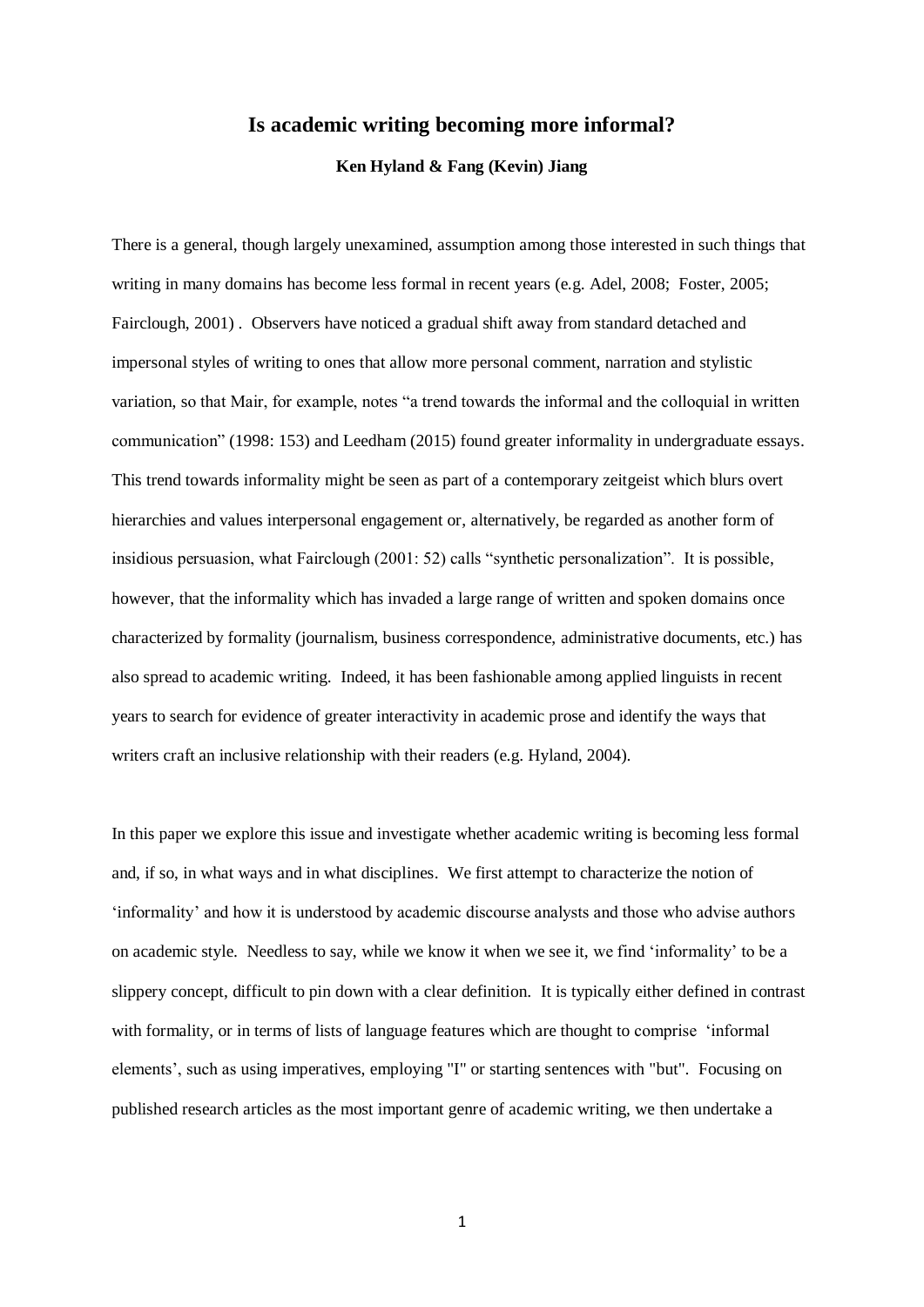comparative study of three corpora composed of papers in four fields drawn from three distinct time periods, examining the frequencies of key 'informal elements'.

#### **What is informality?**

The first place to start is with a definition or characterization of the term, but this is not altogether straightforward. *In*formality is generally hetero-defined, the Latin prefix meaning "not, opposite of, without" (Online Etymology Dictionary, 2010) and demarcated as the absence of formality. It therefore presupposes the existence of formality and a recognized set of practices built on a structure, authority or system. Thus the Cobuild dictionary defines formal speech as "very correct and serious rather than relaxed and friendly" while in pragmatics, formality is associated with 'negative politeness' and the use of distancing behaviour to respect the other's face and their wish not to be imposed on (Brown & Levinson, 1987). More broadly, Heylighen & Dewaele (1999: 1) state that: "A formal style is characterized by detachment, accuracy, rigidity and heaviness; an informal style is more flexible, direct, implicit, and involved, but less informative". In academic writing, then, formality helps to avoid ambiguity and misinterpretation by minimizing the context-dependence and fuzziness of expressions, while, in contrast, informality rejects stuffy orthodoxy to project a relaxed and approachable persona.

Questions of formality thus relate to tenor, or the grammatical choices that enable speakers to enact their complex and diverse interpersonal relations by selecting language options which project an appropriate persona and a suitable connection with readers (Halliday, 1985). It is, therefore, associated with concepts like *colloquial language* (e.g. Hundt & Mair, 1999) or language used in everyday conversation by ordinary people, and *engagement*, or how writers acknowledge and connect with their readers (Hyland, 2005). We should not, however, jump to the conclusion that the gap between conversation and academic writing is narrowing , despite the recognition that the latter is often strategically interactive (e.g. Hyland, 2004). Academic genres, in fact, appear relatively resistant to penetration by colloquial features (Seone & Loureiro-Porto, 2005) so that Hundt and Mair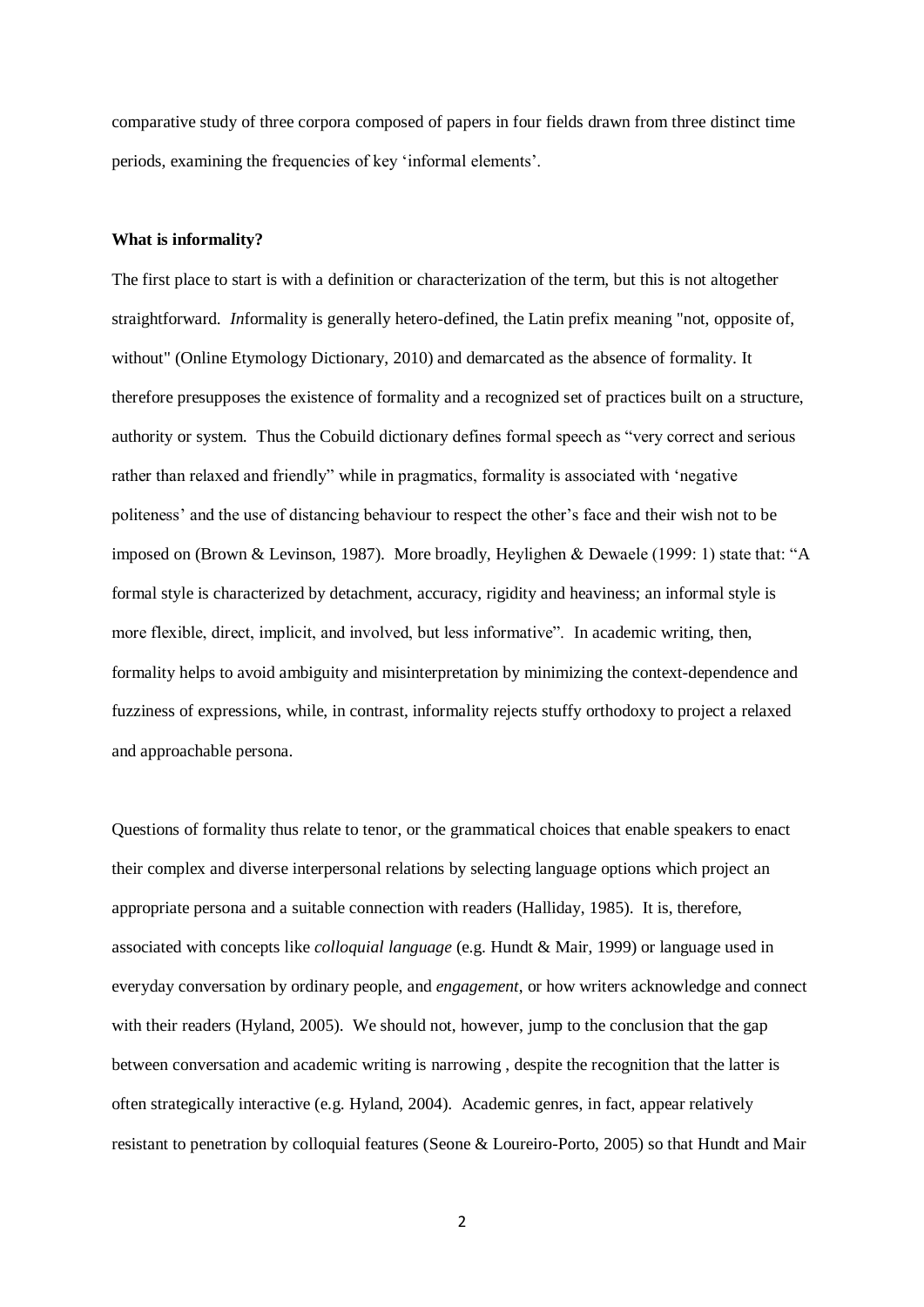(1999: 221), for example, suggest that they reside at the more conservative end of "a cline of openness to innovation ranging from "agile " to "uptight" genres".

A key reason for this is that in research writing adherence to the conventions of formality suggests impartiality, precision, distance and a faux egalitarianism, allowing authors to construct themselves and their readers as disinterested specialists. The search for truth is couched in objectivity and the features of formality serve to minimize the quirks, foibles and interests of individual authors to suggest an anonymous writer conducting democratic interactions with like-minded peers. This is a context in which status, gender, experience and other social characteristics are subordinated to the accurate and detached presentation of information. The conventions of formality mean that, as far as possible, authors leave their personalities at the door when they sit down to write.

As a result, students are frequently cautioned against informality as it conveys impressions of the author that may be unwelcome in academic writing. Style guide advice for undergraduates often point this out:

In sum, there's a great disadvantage to writing informally in a history or classics class, since it makes you look both casual and rushed, neither of which will help your grade. Conversely, there's a great advantage to writing formally, especially here, since formality forces you into a posture where you appear to create some distance between your own feelings and the cause you're arguing for. That's good in this case, because it puts you in a more objective stance right from the start. Objectivity—or even the mere appearance of being objective—is good in academic writing.

(Guide to writing in history and classics, 2015)

Such advice is also given to research writers, although it is generally expressed more circumspectly:

Academic writers need to be sure that their communications are written in the appropriate style. The style of a particular piece should not only be consistent but also be suitable both in terms of the message being conveyed and the audience. A formal research report written in informal, conversational English may be considered too simplistic, even if the actual ideas and/or data are complex.

(Swales & Feak: 2012: 14)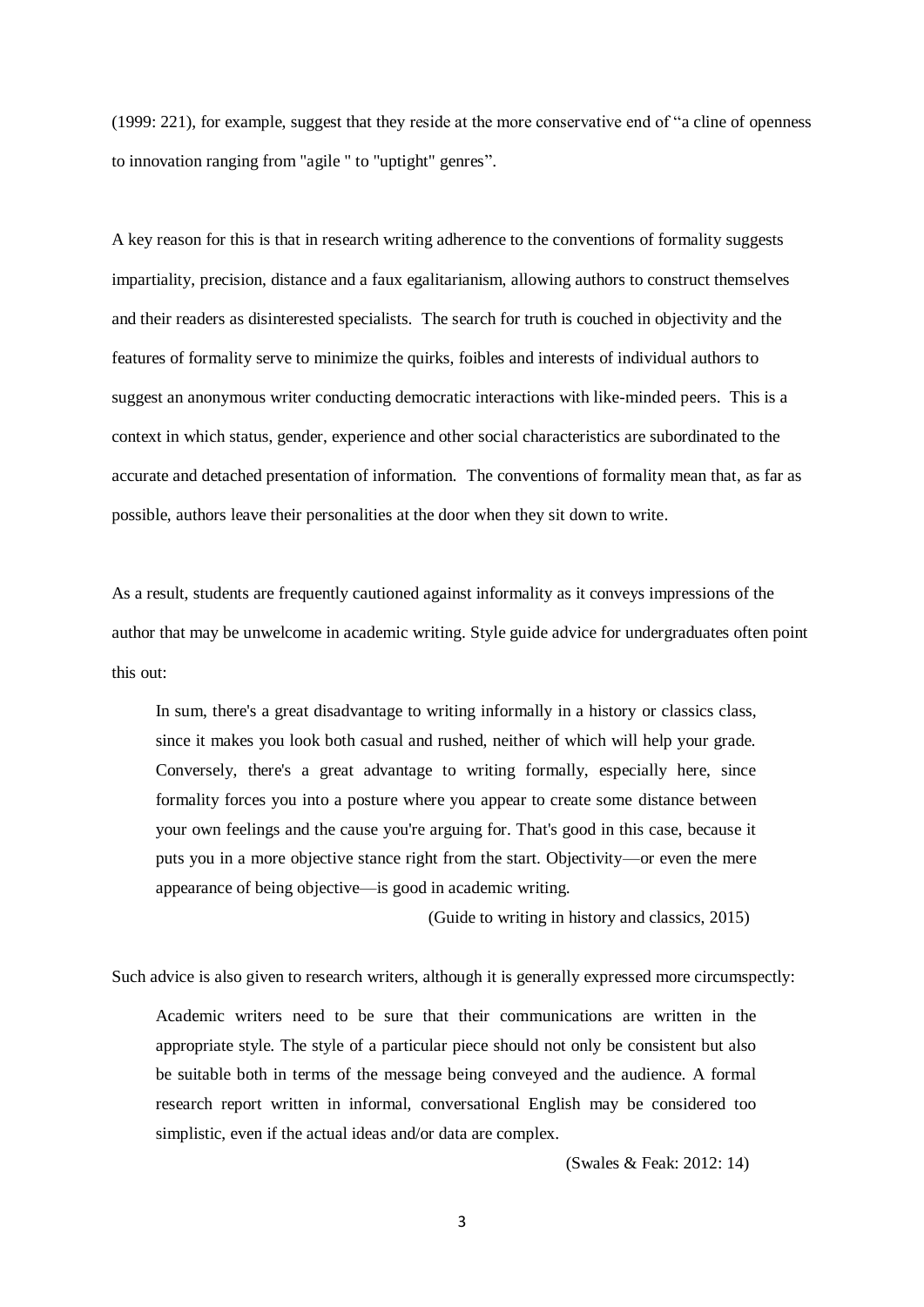Informality, then, is generally contrasted to what is seen to constitute formality. An influential early example of such a contrast is Gilbert and Mulkay's (1984) study of how scientists discuss their work in written and spoken modes. They observe, for example, that interviews with academics are typically littered with controversies, speculative insights, intellectual commitments and social biases. This is what the authors refer to as a "contingent repertoire" where actions are not disinterested responses to the natural world but the "judgements of specific individuals acting on the basis of their personal inclinations and particular social positions". In contrast, of course, these features are absent in the same academics' research articles which are governed by a more objective "empiricist repertoire":

Empiricist discourse is organized in a manner which denies its character as an interpretive product and which denies that its author's actions are relevant to its content…it portrays scientists' actions and beliefs as following unproblematically and inescapably from the empirical characteristics of an impersonal natural world.

Differences between the two, however, may be less cut and dried than this as research writing carries obvious traces of speculation, personal biases and group affiliations (e.g. Hyland 2004), but Gilbert & Mulkay's distinction captures how formality helps guide academics' research writing.

(Gilbert & Mulkay, 1984: 56)

While informality may be seen as a deviation from a traditional academic stance of objectivity, it is not just a colloquial style or the opposite of detachment. Informality in academic writing is the expression of a more personal tenor which implies a closer relationship to readers, a willingness to negotiate claims and a positive attitude towards subjectivity. Relevant to this study, it also implies a set of features and rhetorical characteristics which can be identified and counted, allowing us to measure changes in academic argument. Considering informality as a set of distinctive features used to achieve certain rhetorical goals also allows us to see the formal/informal distinction as a continuum, rather than as a language binary. Coffin et al (2003) make this explicit in their definition:

By formality we mean the use of technical, elevated or abstract vocabulary, complex sentence structures and the avoidance of the personal voice. If we think of formality as a cline from the most formal (e.g. legal documents) to the most

4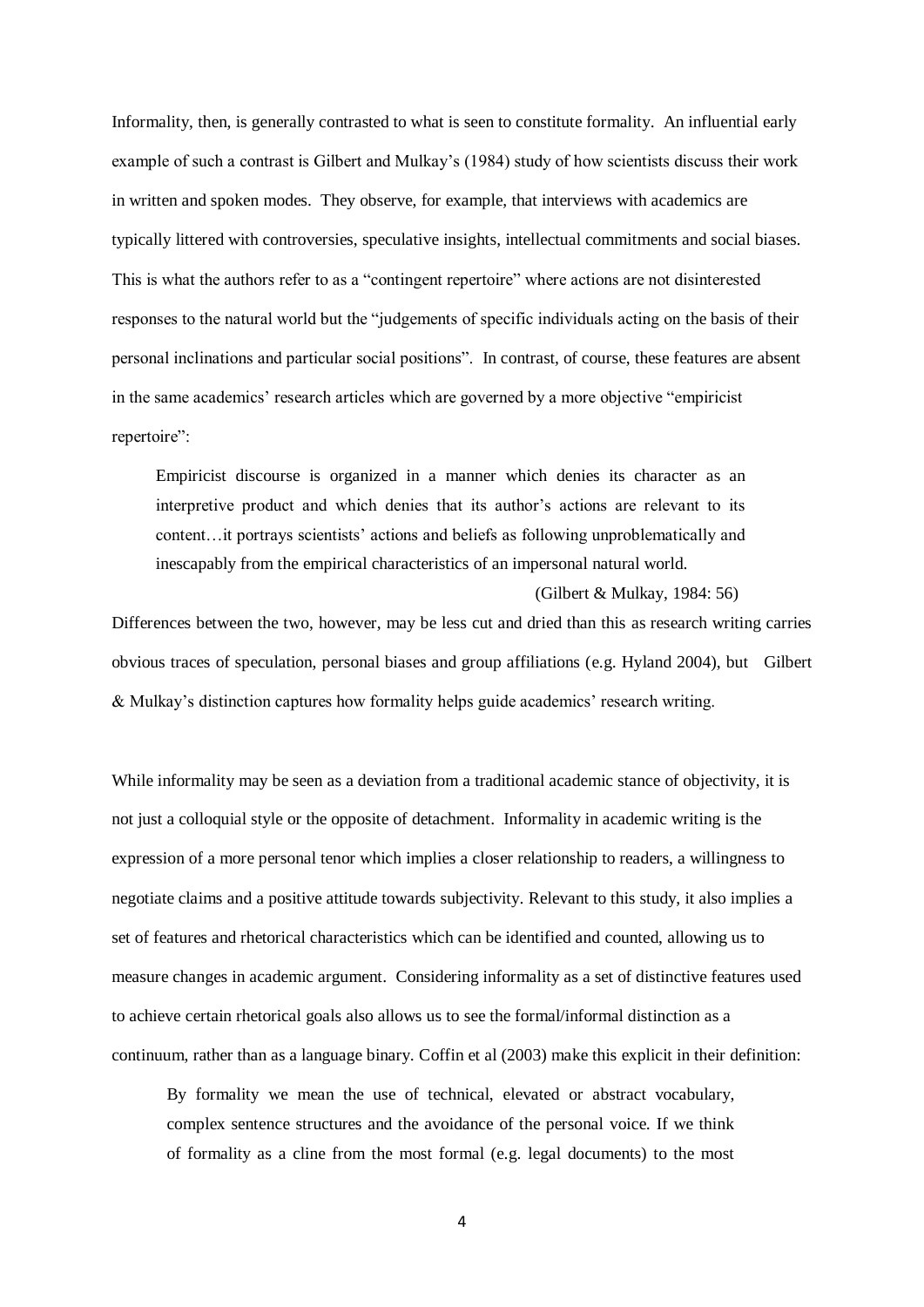informal (e.g. electronic mail between friends), most academic writing falls nearer to the legal documents than the friendly email. (Coffin et al, 2003).

The notion of a continuum is also implicit in Heylighen and Dewaele's (1999) understanding of formality as the avoidance of ambiguity. Informality for them is information which refers to the background knowledge and assumptions which makes communication possible, but complete informal fuzziness "merely signifies that any interpretation is as likely as any other one" (Heylighen & Dewaele, 1999: 9). Any text must carry such assumptions but have at least a minimal formality to be intelligible. In academic writing, then, the basic advantage of formality is that there is less chance of being misinterpreted or persuasion being influenced by the social characteristics of writers. Any increase in informality is therefore likely to reflect changing norms of engagement which accommodate greater flexibility of tenor rather than the abandonment of conventions.

Informality, then, is not simply a reluctance to attend to conventional practice, any more than it is an inappropriately colloquial use of language. Instead it is an attempt to establish a particular kind of relationship with readers, one which makes assumptions about a shared context and seeks to create a collegial familiarity. Such patterns of engagement, of course, display disciplinary membership and so need to ensure that appropriate standards of precision are observed, meaning that academic writers are unlikely to stray too far along the cline towards informality.

### **Features of informality**

Informality in academic writing can be identified by a set of features which have a high chance of cooccurrence, although there is some disagreement about quite what the decisive features are.

One approach to identifying related features is Biber's (1988) multidimensional corpus analyses of spoken and written texts. Using a correlational statistical technique known as factor analysis, he shows how16 major grammatical categories typically co-occur in five dimensions of variation, with Dimension 1, labelled "involved versus informational production", being closest to what we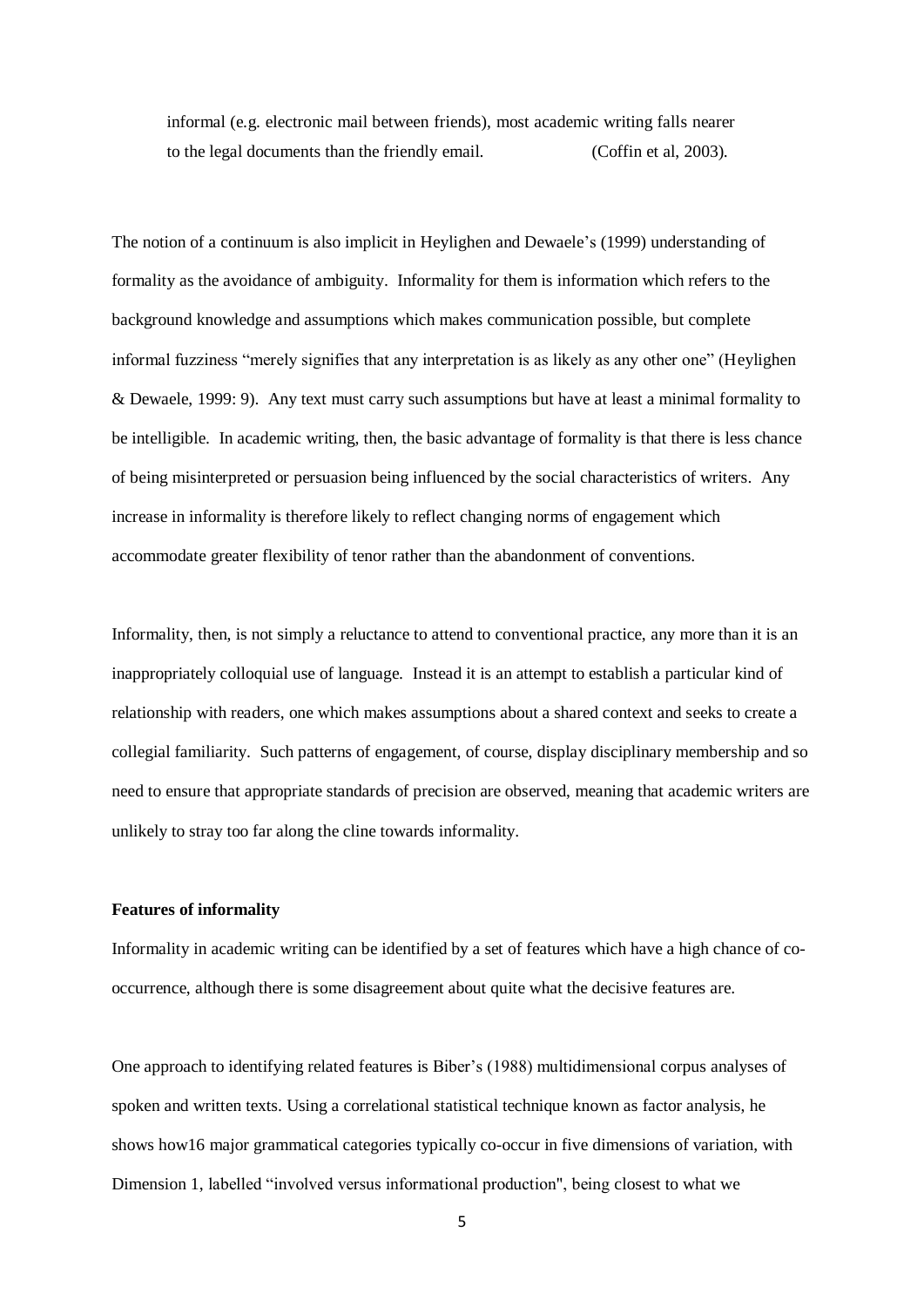understand as informality/formality. Involved genres contain more verb and pronoun forms, adverbs and interjections and have fewer nouns, prepositions and attributive adjectives. Biber (1995: 143) observes that involved features "reflect direct interaction, focus on the immediate circumstance and personal attitudes or feelings, fragmentation or reduction in form, and a less specific, generalized context". While Biber describes these differences as oral vs literate discourse, they characterize the kind of engagement which is typical among intimates or in encounters where there is no necessity to elaborate a shared context. In this way they help clarify the concept of formality and its expression.

A second approach to formality has been proposed by Heylighen and Dewaele (1999) who see it in the assembly of features which contribute to the precision and context independence of a text. So by listing all words with a deictic function, referring to the communicative context, in one category and features which largely assume knowledge of such a context in the other, they propose a formula to measure formality. Higher frequencies of nouns, adjectives, prepositions and articles are said to reduce the level of background information needed to understand a text and so make a text more formal while more verbs, pronouns and interjections refer more to the immediate context and make it less formal. Thus, as more context is provided, the level of formality increases. Outside of a purely mathematical proof, however, a completely formal text which fails to build a context and a relationship with readers is impossible, but an increase in formal features reduces the background knowledge needed to understand a text.

Formality is thus a result of the need for more context and all texts are situated between the two extremes of complete fuzziness and complete exactitude with the precise degree of formality influenced by the writer's assessment of the context. So, Heylighen and Dewale's characterization is similar to Biber's in identifying formal texts as more nominal and informal texts as more verbal, with more-or-less rather than all-or-nothing distributions. This is, however, is a very broad approach which equates formality with context independence and makes assumptions about the function of grammatical classes in achieving this. But while it is true that pronouns serve to deixically anchor a statement to a given context, and so may be interpreted as belonging to the 'informal' category, we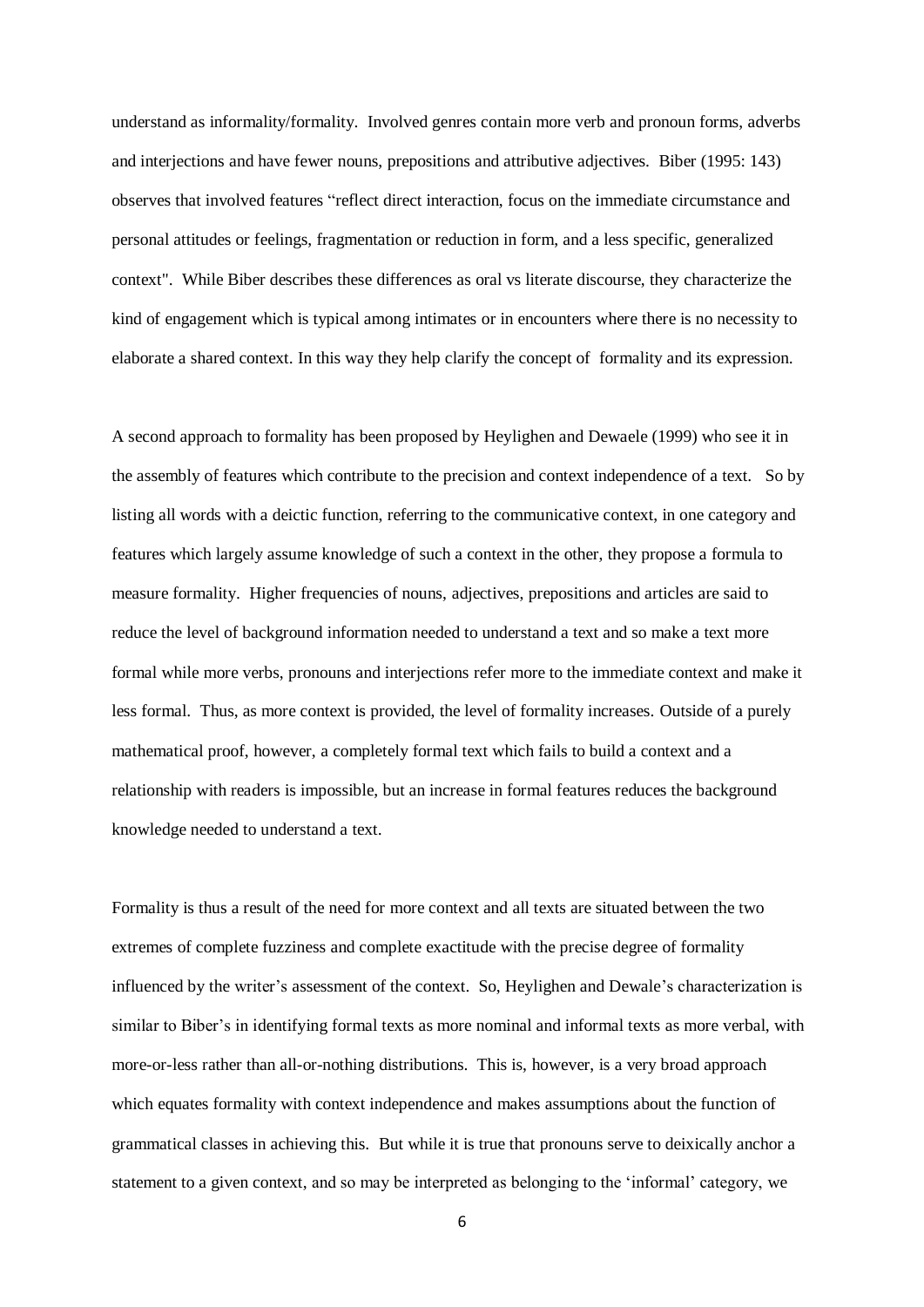should be cautious in supposing that nouns are always more formal than verbs. Indeed, by highlighting a writer's stance towards a message, noun complement structures can introduce a more informal and engaging element into texts (Jiang & Hyland, 2015), as here (all examples from our corpus):

- (1) Collectivism makes the **mistake** of making the individual fully heteronomous by locating the sovereign source of normativity entirely outside the individual in the community. [Philosophy article]
- (2) The procedure offers the **advantage** of obtaining more precise structural estimates. [Marketing article]

Such expressions are among the resources used by academic writers to front load their attitude to the accompanying clause and so can tie utterances very closely to the interactional context.

A third way of identifying features of informality is to turn to the style guides, which reflect something of the concerns and thinking of teachers, students and practitioners. Bennet's (2009) survey of style manuals, for example, found frequent references to 'objectivity' and an insistence "that academic writing is by nature formal and technical", achieved by the extensive use of Latinate vocabulary and impersonal structures. Chang and Swales (1999) researched 40 style manuals published to compile a list of the most frequently mentioned grammatical features recommended to attain an appropriate degree of formality. First person pronouns, WH questions, listing expressions (such as etc., and so on) and contractions appear in their list of 'informal elements' although style manuals authors take different positions with regard to how suitable these might be in research writing. Our own brief survey of the first 25 relevant sites thrown up by a simple *Google* search, including many university language advice sites, reveals similar admonishments to avoid many of these features, although this is perhaps less 'absolutist' than in earlier times.

The uncertainties surrounding informal features remind us that such elements are not monolithic conventions observed in all academic genres, and style guide authors have problems capturing the complexity of the rhetorical choices involved in selecting and employing them. There is also the fact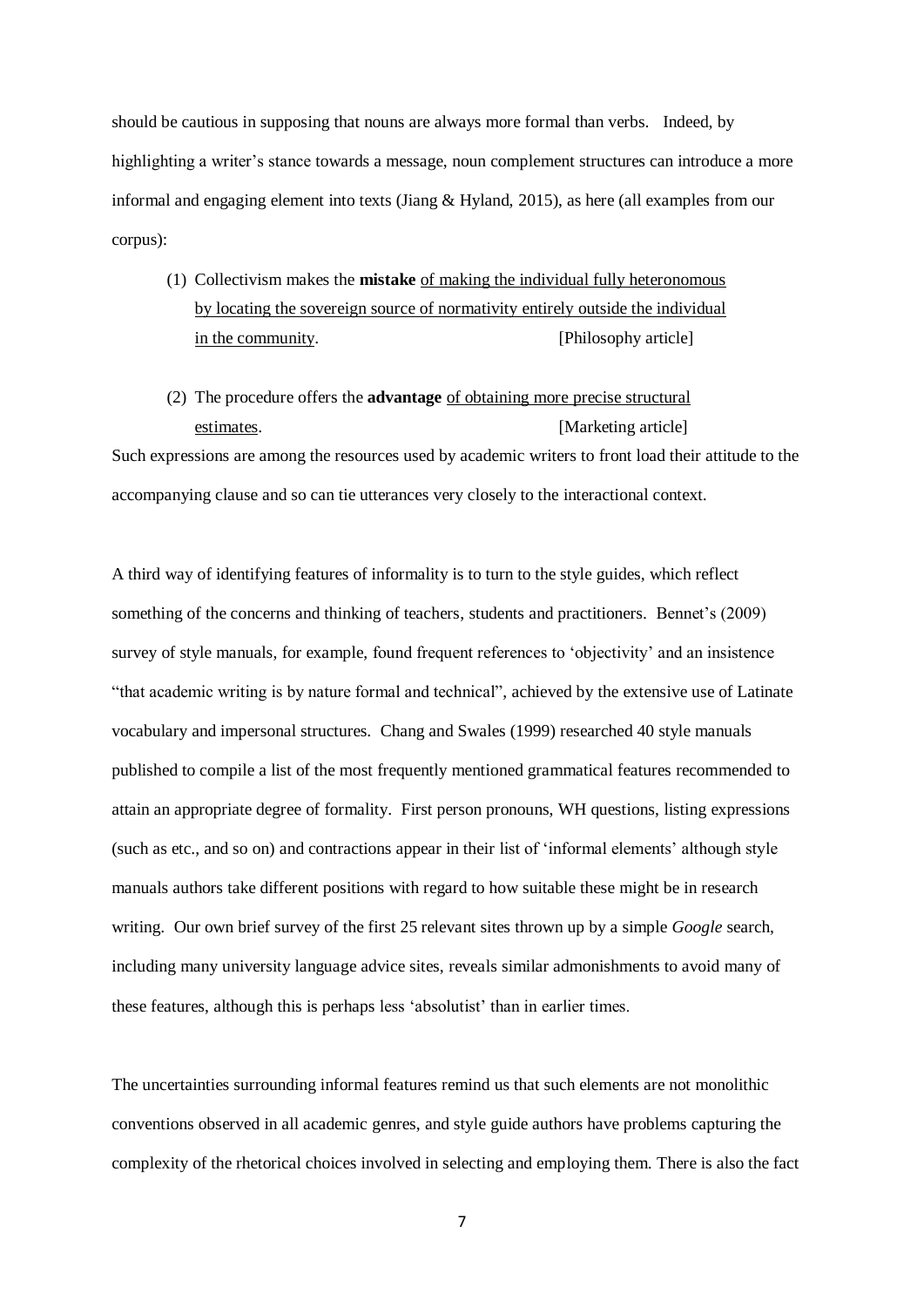that formality at the sentence level is likely to be subjectively interpreted by readers, influenced by personal feelings, tastes, or opinions and subject to fashion and changing usage. Nor are these features static and unchanging markers of professional research writing. Using Biber's multidimensional categories, for example, Atkinson(1999) tracked changes in papers published by the Royal Society of London in its journal *The Philosophical Transactions* between1675 to 1975 finding a relentless growth in 'informational' features until the latter date, a change which Atkinson describes as a move from a less 'author-centred' rhetoric to a highly abstract and 'object-centred one'.

In sum, we have sought to prepare the ground for a study of informality in academic writing. We have sought to define a somewhat slippery term, first in terms of the concept the prefix opposes, formality, and then as linguistic features which establish a close relationship with readers by realizing a relatively personal tenor which allows writers to make assumptions about a shared context. We have also sought to show that this tenor can be identified and measured by the presence of certain features often regarded negatively by style guide authors. We now turn to our corpus and analytical methods to address our guiding question: Has academic writing become less formal and, if so, in what ways and in what disciplines?

#### **Corpus and method**

To discover to what extent and in what ways professional academic writing may have grown more informal in recent times, we constructed three corpora to present a snapshot of four disciplines at three periods over the past 50 years: 1965, 1985 and 2015, a period of 20 years between the first dates and then to the present day. The different time spans were chosen to see if any changes were more pronounced in the later or earlier period, although we were concerned with overall changes over the 50 years. We chose applied linguistics, sociology, electrical engineering and biology as representative of both the soft applied fields and the hard sciences, selecting six papers at random from each of the same five journals which had achieved the top ranking in their field according to the

8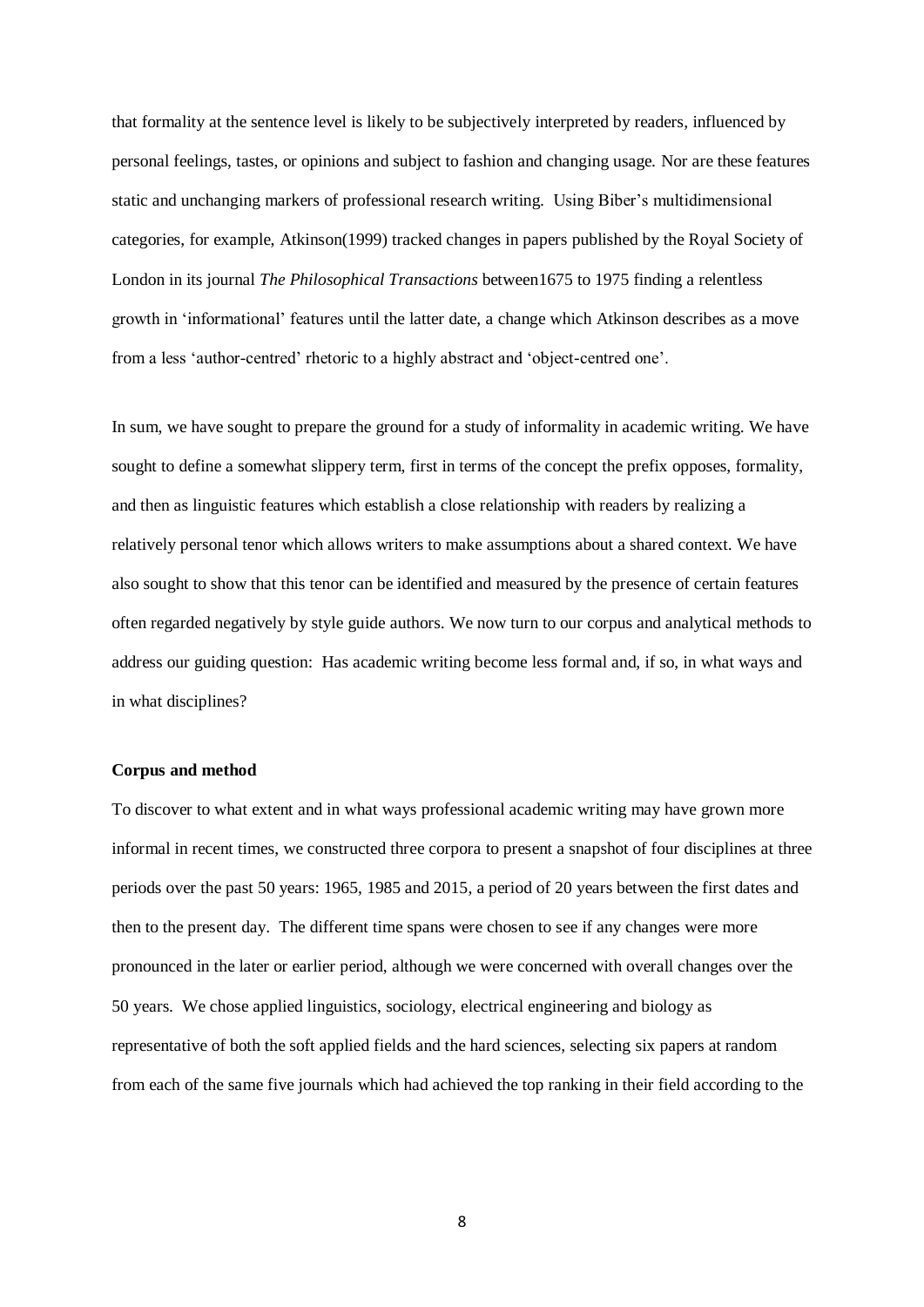year impact factor in 2015<sup>1</sup>. The journals are listed in Appendix 1 and together the corpus comprised 360 papers of 2.2 million words as shown in Table 1:

| <b>Discipline</b>   | 1965    | 1985    | 2015    | <b>Overall</b> |
|---------------------|---------|---------|---------|----------------|
| Applied linguistics | 110,832 | 144,859 | 237,452 | 493,143        |
| <b>Biology</b>      | 244,706 | 263,465 | 237,998 | 746,169        |
| Engineering         | 92,062  | 97,545, | 235,681 | 425,288        |
| Sociology           | 149,788 | 196,232 | 262,203 | 608,223        |
| Totals              | 597,388 | 604,556 | 973,334 | 2,272,823      |

Table 1: Corpus size and composition

1

The corpora were grammatically annotated (part of speech tagged) using *Tree Tagger* then combed for 'informal elements' using the *AntConc* concordance software (Anthony, 2011). Some of the features listed in Table 2, such as *first person pronouns* and *unattended anaphoric pronouns*, were retrieved easily through concordancing individual items (e.g. I/we and this/these/that/those/it). Others, like split infinitives, were searched using a regular expression query based on their syntactic structure<sup>2</sup>. After extracting the items, each one was then checked manually by each author independently to confirm it was a target feature, producing an inter-rater agreement of 93% before resolving disagreements.

We decided to employ the list of informal features identified by Chang and Swales  $(1999<sup>3</sup>)$  as the items here corresponded most closely with our own survey and our experience as language teachers. We made one change as the category of sentence fragments almost never occurs in research writing, where cases are presumably removed by authorial self-editing or the language professionals who are sometimes employed by writers to edit their texts. We substituted this with second person pronouns, which do occur although are generally regarded as taboo by style authors. The widely used *Writing Commons <sup>4</sup>* website, for example, advises:

<sup>1</sup> Two journals, *TESOL Quarterly* and *Foreign Language Annals* only began in 1967 and so papers were chosen from issues in that year.

<sup>2</sup> *to\_TO\s(\w\*\_RB\s)+\w\*\_V\w\** was used to search for split infinitives in the POS tagged corpus.

<sup>3</sup> See also Swales and Feak (2004) *Academic Writing for Graduate Students*. Ann Arbor: University of Michigan Press.

<sup>4</sup> *Writing Commons*, http://writingcommons.org is a peer-reviewed resource for academic writers.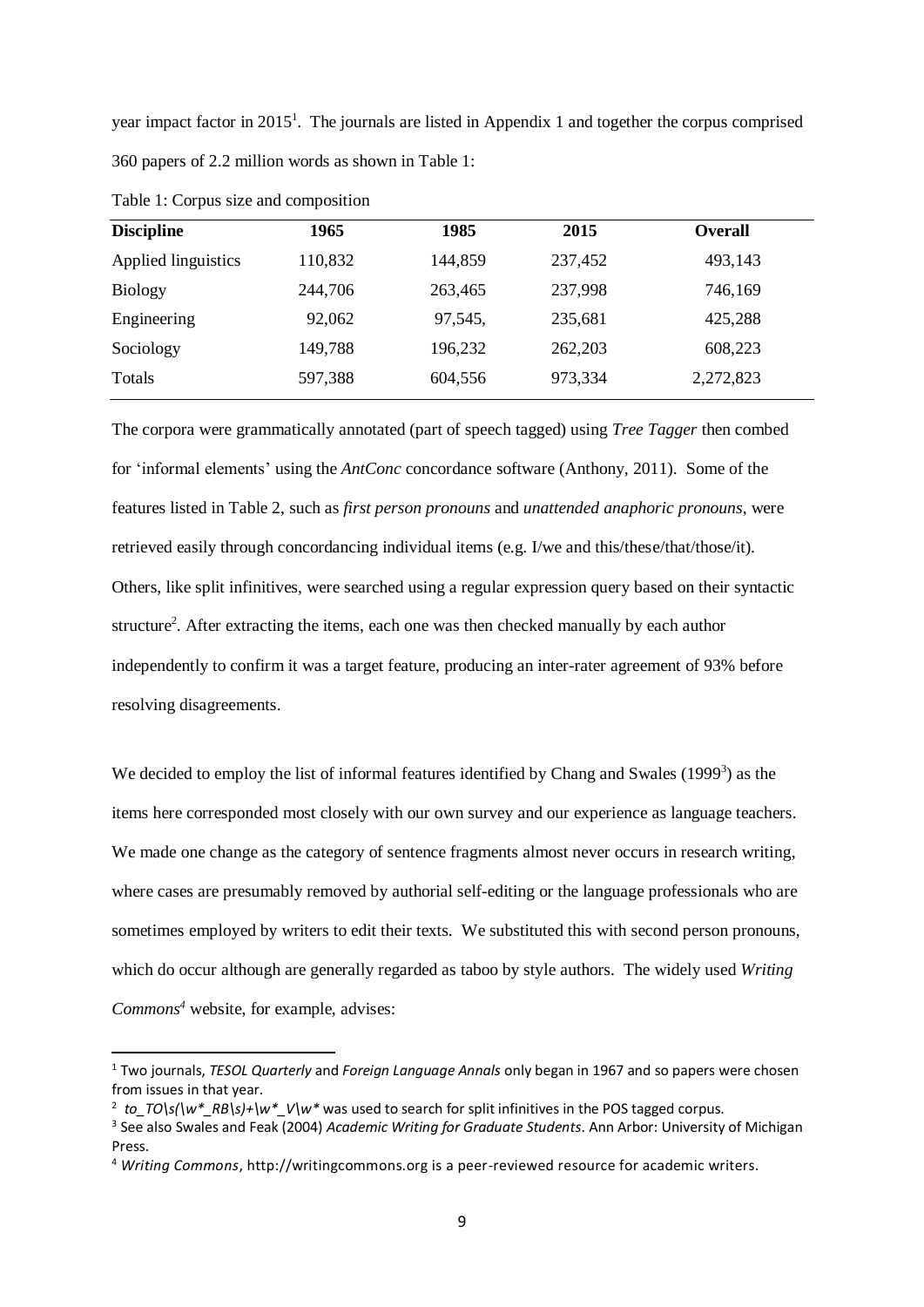Writing from the second person point of view can weaken the effectiveness of the writing in research and argument papers. Using second person can make the work sound as if the writer is giving directions or offering advice to his or her readers, rather than informing or persuading them.

The final list, presented with Chang and Swales' examples, is given in Table 2. These features not only express the concerns of style guide writers and teachers but also correspond to what is generally considered to be 'informal' language (e.g. see Biber, 1988; Chafe, 1982, Nash, 1986), conveying interactiveness, involvement and personal engagement with readers. The list also carries the apprehensions of novice research writers who are often understandably nervous about making use of such stylistic opportunities (see Chang & Swales, 1999) . We also suspected that these features, or at least some of them, might reflect the tension between linguistic prescriptivism and current authorial practice, as we discuss in the next section.

Table 2: List of informal features

- 1. First person pronouns to refer to the author(s) (*I* and we) e.g., "*I* will approach this issue in a roundabout way.
- 2. unattended anaphoric pronouns (*this*, *these*, *that*, *those*, *it*) that can refer to antecedents of varying length e.g., " *This* is his raw material."
- 3. split infinitives -- an infinitive that has an adverb between *to* and the verb stem e.g., "The president proceeded *to* sharply *admonish* the reporters."
- 4. Sentence initial conjunctions or conjunctive adverbs e.g., "*And* I will blame her if she fails in these ways."
- 5. Sentence final preposition e.g., "A student should not be taught more than he can think *about."*
- 6. listing expressions ('and so on', 'etc', 'and so forth' used when ending a list) e.g., "These semiconductors can be used in robots, CD players, *etc*."
- 7. Second person pronouns/determiners to refer to the reader (you and your) e.g. "Suppose *you* are sitting at a computer terminal which assigns *you* role R"
- 8. contractions

e.g., "Export figures *won't* improve until the economy is stronger."

- 9. direct questions e.g., "*What can be done to lower costs?*"
- 10. exclamations e.g., "*This is not the case!*"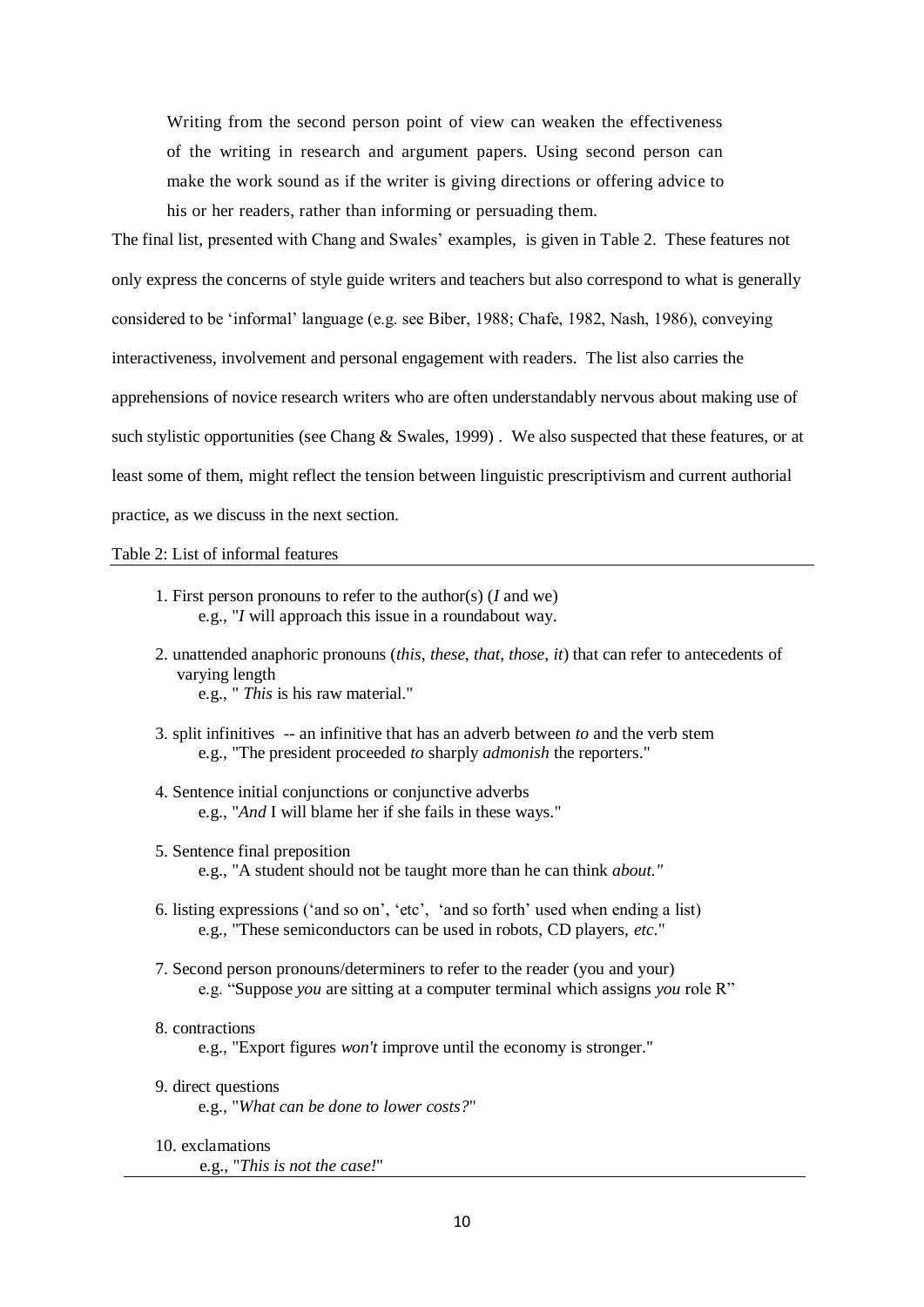#### **Trends in academic style: the demise of formality?**

Our results show a fairly complex picture when we seek to measure these 'informal elements'. Table 1 above shows a substantial growth in the length of published articles over the period, amounting to a 63% increase in the number of words, and we see an almost exactly corresponding growth in the use of informal elements, with a similar increase in raw frequencies. Table 3 presents the changes in informality features in the corpus over this period as occurrences per 10,000 words.

| <b>Discipline</b>      | 1965  | 1985  | 2015  | % change |
|------------------------|-------|-------|-------|----------|
| Applied linguistics    | 213.8 | 202.7 | 191.7 | $-10.3%$ |
| Sociology              | 205.0 | 200.5 | 198.8 | $-3%$    |
| Electrical engineering | 142.4 | 150.0 | 155.2 | $+9\%$   |
| <b>Biology</b>         | 112.3 | 121.4 | 140.2 | $+24.8%$ |
|                        |       |       |       |          |
| <b>Averages</b>        | 168.4 | 168.7 | 171.5 | $+2\%$   |

Table 3: Distribution of features of informality over time (per 10,000 words)

In broad strokes, there has been a small increase of around 2% in the use of informality features in published academic writing over the past 50 years, when the increase in overall words published is taken into account. This is, however, largely a result of increases in hard science writing rather than in the social sciences, which have become slightly *more* formal. As the table shows, writers in applied linguistics have steadily reduced their use of informal elements since 1965 by about 10.3% and sociology by about 3%. Electrical engineering gradually increased the number of informal features in its main journals over the period, up by 9% , and biology, once again the odd-one-out, rising by a substantial 24.8%.

Table 4 shows that the overall figures are largely influenced by the frequencies of three main features: first person pronouns, unattended reference and sentences beginning with conjunctions and conjunctive adverbs, with second person pronouns/determiners and listing expressions much further behind. The table also shows that informal features are not changing in a single direction nor behaving in uniform ways, either across times or disciplines. Contractions and spit infinitives now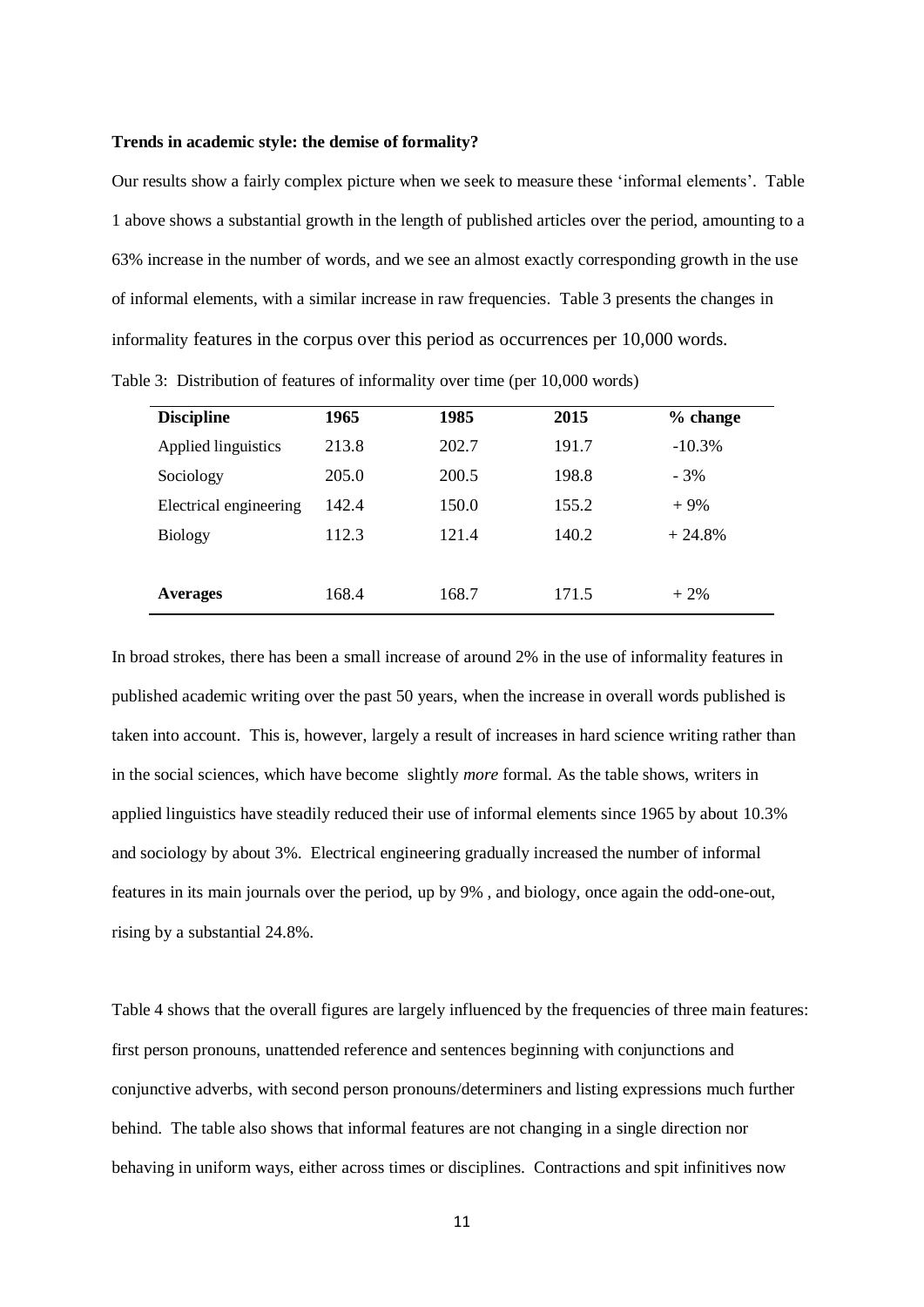seem to be more tolerated by copy editors than in the past and have increased across all fields, as have direct questions, while listing markers show a marked decline overall. Sentences ending with a preposition fell slightly and rose again to a lower level than originally in the soft knowledge fields and barely showed any movement in the sciences. Second person increased greatly in applied linguistics but fell in sociology while first person fell in applied linguistics and rose in the other disciplines. In the next section we discuss these trends in more detail.

|                         |       | <b>Applied Ling</b> |      |       | Sociology |      |      | <b>Electrical</b> |      |      | <b>Biology</b> |      |
|-------------------------|-------|---------------------|------|-------|-----------|------|------|-------------------|------|------|----------------|------|
| <b>Feature</b>          | 1965  | 1985                | 2015 | 1965  | 1985      | 2015 | 1965 | 1985              | 2015 | 1965 | 1985           | 2015 |
| first person            | 60.9  | 53.6                | 52.5 | 46.5  | 42.8      | 68.6 | 46.9 | 53.9              | 68.8 | 10.9 | 23.6           | 34.1 |
| unattended<br>reference | 108.9 | 70.8                | 71.8 | 104.9 | 75.0      | 66.2 | 61.9 | 60.6              | 58.9 | 80.7 | 62.5           | 44.1 |
| Initial<br>conjunctions | 30.6  | 32.0                | 37.9 | 38.3  | 37.7      | 49.0 | 30.1 | 31.2              | 38.6 | 19.3 | 29.6           | 40.1 |
| second<br>person        | 4.9   | 6.4                 | 10.0 | 9.3   | 7.2       | 4.4  | 0.0  | 0.2               | 0.0  | 0.0  | 0.2            | 0.3  |
| Listing<br>expressions  | 3.5   | 2.8                 | 1.9  | 1.6   | 1.4       | 1.0  | 2.3  | 1.3               | 1.0  | 0.4  | 0.4            | 0.1  |
| contractions            | 1.8   | 4.8                 | 13.5 | 2.3   | 3.3       | 5.1  | 0.0  | 0.1               | 0.1  | 0.0  | 0.1            | 1.2  |
| preposition<br>ending   | 1.3   | 0.3                 | 1.0  | 1.2   | 0.5       | 0.9  | 0.2  | 0.3               | 0.5  | 0.0  | 0.0            | 0.3  |
| exclamation             | 1.3   | 1.2                 | 0.8  | 0.4   | 0.1       | 1.1  | 0.0  | 0.1               | 0.0  | 0.3  | 0.1            | 0.0  |
| split<br>infinitives    | 0.6   | 0.7                 | 2.1  | 0.5   | $0.8\,$   | 2.5  | 0.8  | 2.3               | 2.4  | 0.1  | 1.3            | 2.3  |
| direct<br>questions     | 0.0   | 0.0                 | 0.2  | 0.1   | 0.2       | 0.1  | 0.1  | 0.0               | 0.1  | 0.5  | 0.1            | 0.1  |

Table 4: Changes in use of informality features by discipline (per 10,000 words)

# **How is formality changing?**

As mentioned, first and second person pronouns, unattended reference and sentences beginning with conjunctions/conjunctive adverbs comprise the majority of features, accounting for 97.3% of all informal elements in 1965 and 94.3% in 2015. In this section we discuss each of these features in turn.

*First person pronouns*, often considered the defining marker of informality, account for much of the increase in informal features with 45% overall growth during the period. This phenomenon has also been noted by Seone (2013) who has traced a decline in the frequency of *be*-passives with respect to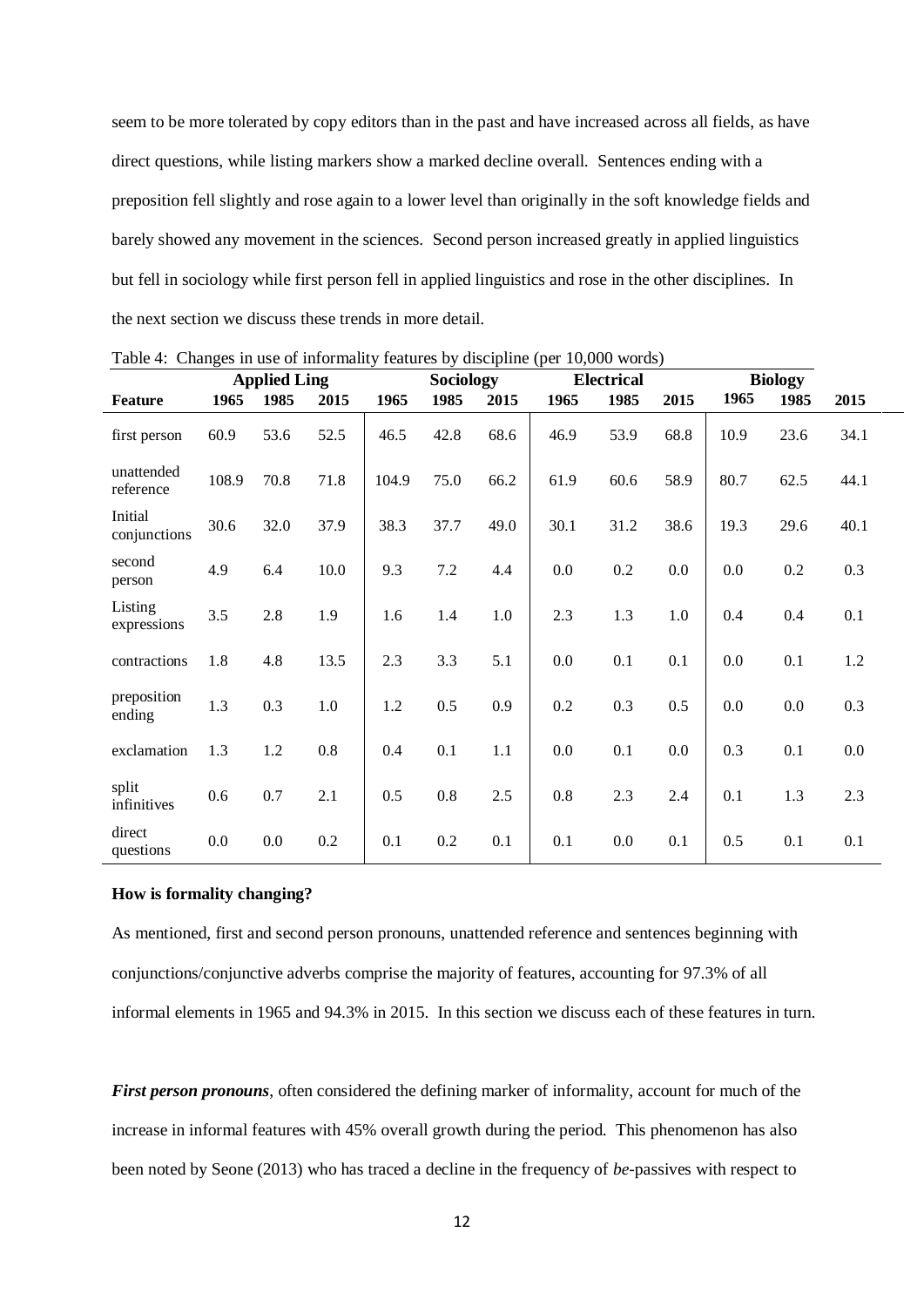transitive actives between 1905 and 1990 in hard science articles both in British and in American texts. A reduction in the use of the passive in her data suggests an increase in the need for first person pronouns. This drop from around 65% to 53% of cases is more pronounced towards the second half of the century and seems, moreover, to be a more general trend in all types of writing (Mair & Leech, 2006; Leech et al.,2009). In academic genres the increase in first person may be related to the greater participation in published research by authors whose first language is not English and in which first person does not carry the same connotations of personal projection and authority (see Nelson & Castello, 2012). Interestingly, in our data, applied linguistics is the only discipline of the four which has seen a decline in the use of first person, perhaps as a result of the self-consciousness of languagesensitive writers aware of the attention this draws to the individual and the strong claims it makes for agency in research.

Overall, however, the convention of avoiding the first person to convey an impersonal stance, once a hallowed principle for style guide writers and science authors, now seems to be less rigidly adhered to, most dramatically in biology with a massive 213% rise (from 10.9 per 10,000 words in 1965 to 34.1 in 2015). It may seem surprising that it should be a scientific discipline which has been most enthusiastic in undermining what is a cornerstone of positivist objectivity. Empiricism has traditionally stressed the persuasive authority of impersonality to maximize the credibility of the writer and elicit credence from the reader. Lachowicz (1981: 111) for example, argued that impersonality emphasises "objectivity, open-mindedness, and the established factual nature of a given activity", it functions to underline the "common share of knowledge with the community", and stresses the collective responsibility of academic endeavour. Eradication of the self is seen as demonstrating a grasp of scholarly persuasion as it allows the research to speak directly to the reader in an unmediated way.

Academic publishing demands that authors display some degree of disciplinarity; that they demonstrate a familiarity with the rhetorical conventions and social understandings of the community, and observe suitable patterns of social and rhetorical interactions (eg Hyland, 2004). Arguments have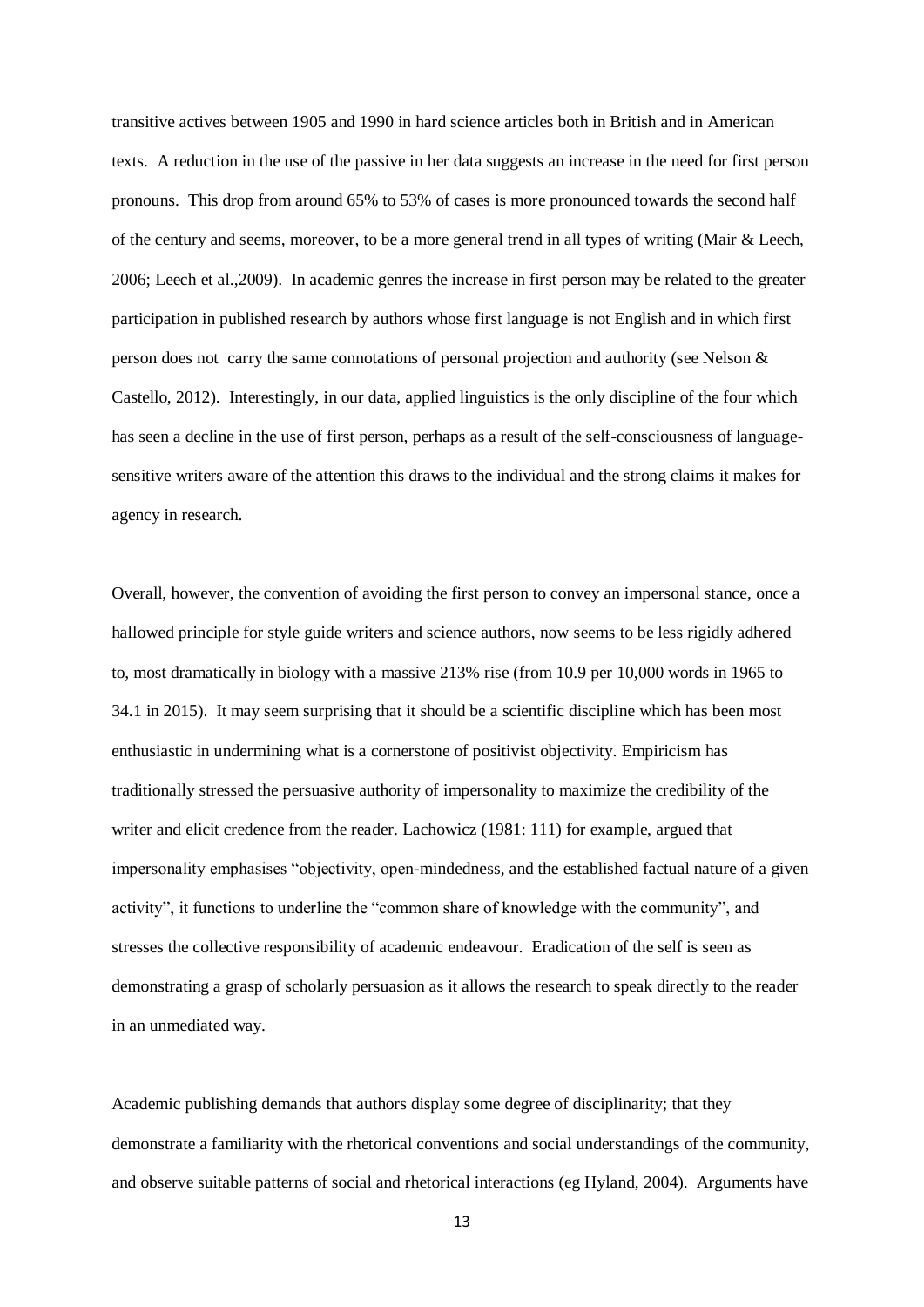to be made in ways that readers find most acceptable and convincing, and research claims framed to project appropriate certainty and maximum plausibility. However, in addition to constructing themselves as plausible members of the discipline, research writers must balance this with vigorous argument for the originality of their claims and the display of an authoritative professional persona. Ivanic (1998) and Hyland (2001) have stressed the importance of *I* in constructing an independent voice and authorial identity in academic writing. Hyland (2012), in fact, refers to choices relating to proximity or positioning. This involves constructing a text which not only persuades but also engages readers and first person pronouns are a powerful means for establishing authority and personal projection. It appears, as we will discuss further below, that in the changing and highly competitive context in which research is now conducted and presented, these considerations are becoming ever more important to writers.

*Unattended reference* is associated with informality due to its predominance in spoken varieties of discourse and the fact many style guides recommend careful writers to generally avoid it as "Out of control, the unattended *this* points everywhere and nowhere" (Geisler et al, 1995: 153). Swales and Feak (2004) argue that following *this* with an appropriate NP reduces possible comprehension difficulties by readers and helps make the writer appear more professional and authoritative. Strauss (1993) estimates that 40% of uses in speech are unattended and Swales (2005) gives a similar figure of 46% for MICASE dissertation defences, both of which are much higher than in research texts (around 30% of cases). They occur quite frequently in academic prose, however, around 60 times per 10,000 words on average, due to their use in marking immediate text reference (Biber et al. 1999: 349). But we can see from Table 4 that this element has declined dramatically across all disciplines during this period, by 34% (from 108.9 to 71.8 per 10,000 words) in applied linguistics, 37% (from 104.9 to 66.2) in sociology and 45% (from 80.7 to 44.1) in biology.

These anaphoric, or backward-pointing pronouns (*this*, *these*, *that*, *those*, and *it*) refer to antecedents of varying length, from individual words to entire sections of texts. Gray (2010) argues that they follow the given/new principle of thematic progression and so function to alert readers to the fact that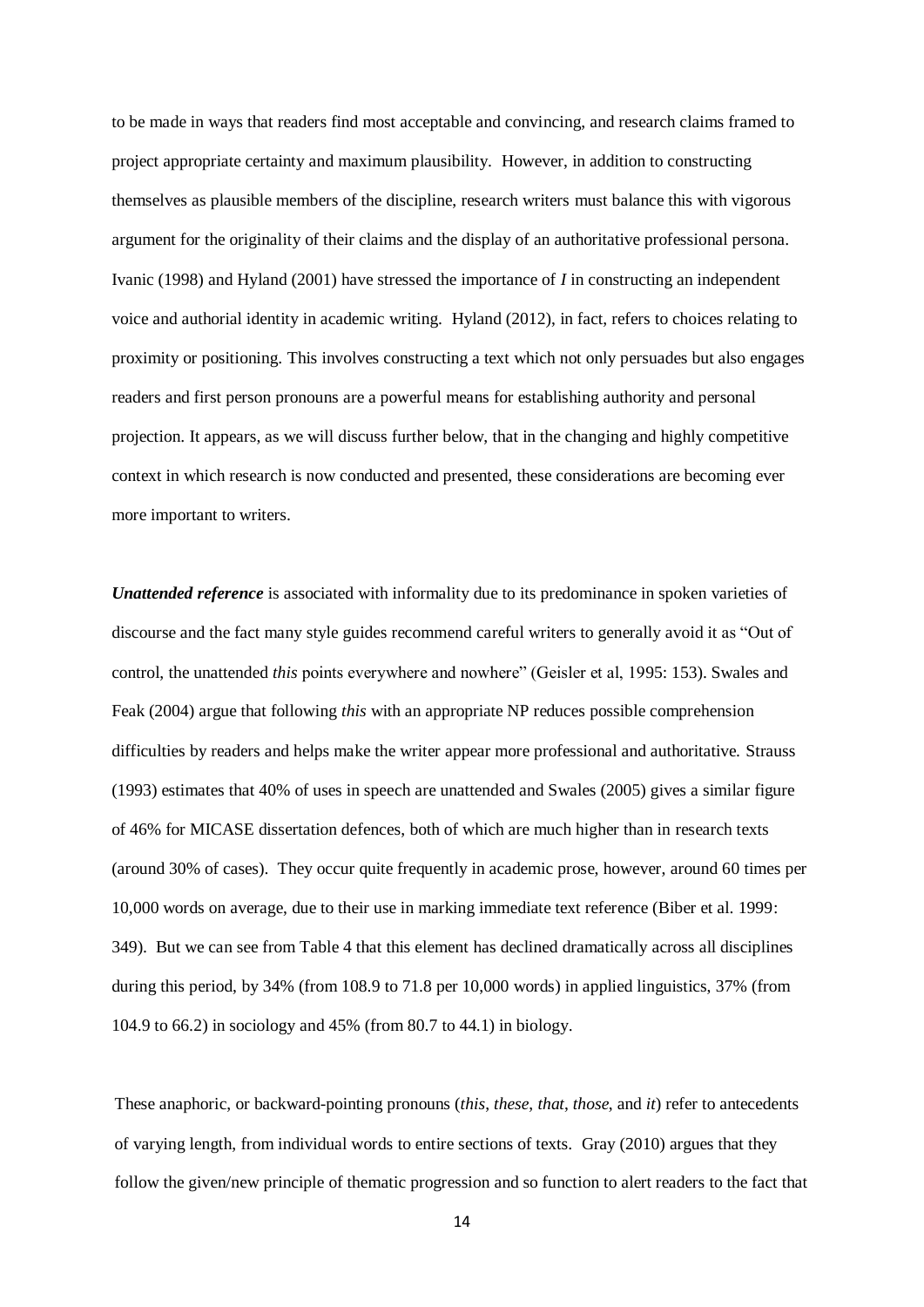new information is about to be presented. Wulff et al (2012) suggest the decision to use unattended *this* is related to the accompanying verb, with simple forms such as *this is* and *this means* most common. But what governs the writer's decision to include an "attended" (Geisler et al. 1985) or "supporting" noun phrase remains uncertain. This is the difference between spelling out the referent (3) or not (4):

(3) This connection between interfaces and optionality in L1 and L2 bilinguals suggests that whenever there is more than one language at stake, there are tangible consequences to the representation of the grammar of speakers.

[App ling, 2015]

(4) At the operation bandwidth where S11 is small, transmission coefficient and coupling are very close, while out of this band the coupling level is higher than S21. This demonstrates that for antennas with poor matching S21 is not a good measure of the potential coupling between antennas. [Elec eng, 1965]

For some observers, a singular demonstrative pronoun has a restricted referential capacity and is a poor choice to refer to entire contexts or implied referents (e.g. Hinkel, 2004). In such cases a demonstrative determiner followed by an appropriate noun is needed. Finn (1995), on the other hand, argues that the redundancy of an unnecessary NP slows down the flow of new information to the reader. There is obviously a tradeoff here between snappy economy and ponderous clarity, with the noun phrase reducing the chance of ambiguity. In this example, for instance, it is unclear whether *this* refers to the entire preceding proposition or only to the information in the second clause:

(5) As a result, the announcement that the game will end at some specific point in the future immediately transforms universal defection into the sole subgame-perfect equilibrium (simply by changing expectations). This is true regardless of how far off in the future the end of the game is. [Soc, 1985]

Swales (2005) found that around half of the uses of the singular proximal demonstrative in the Hyland corpus<sup>5</sup> occur in finite clause subjects, thus confirming the widespread cohesive use of this device so that Swales and Feak (1994: 21) talk of its role in facilitating 'flow' or "moving from one statement in

-

 $5$  A corpus of 240 research articles from 8 disciplines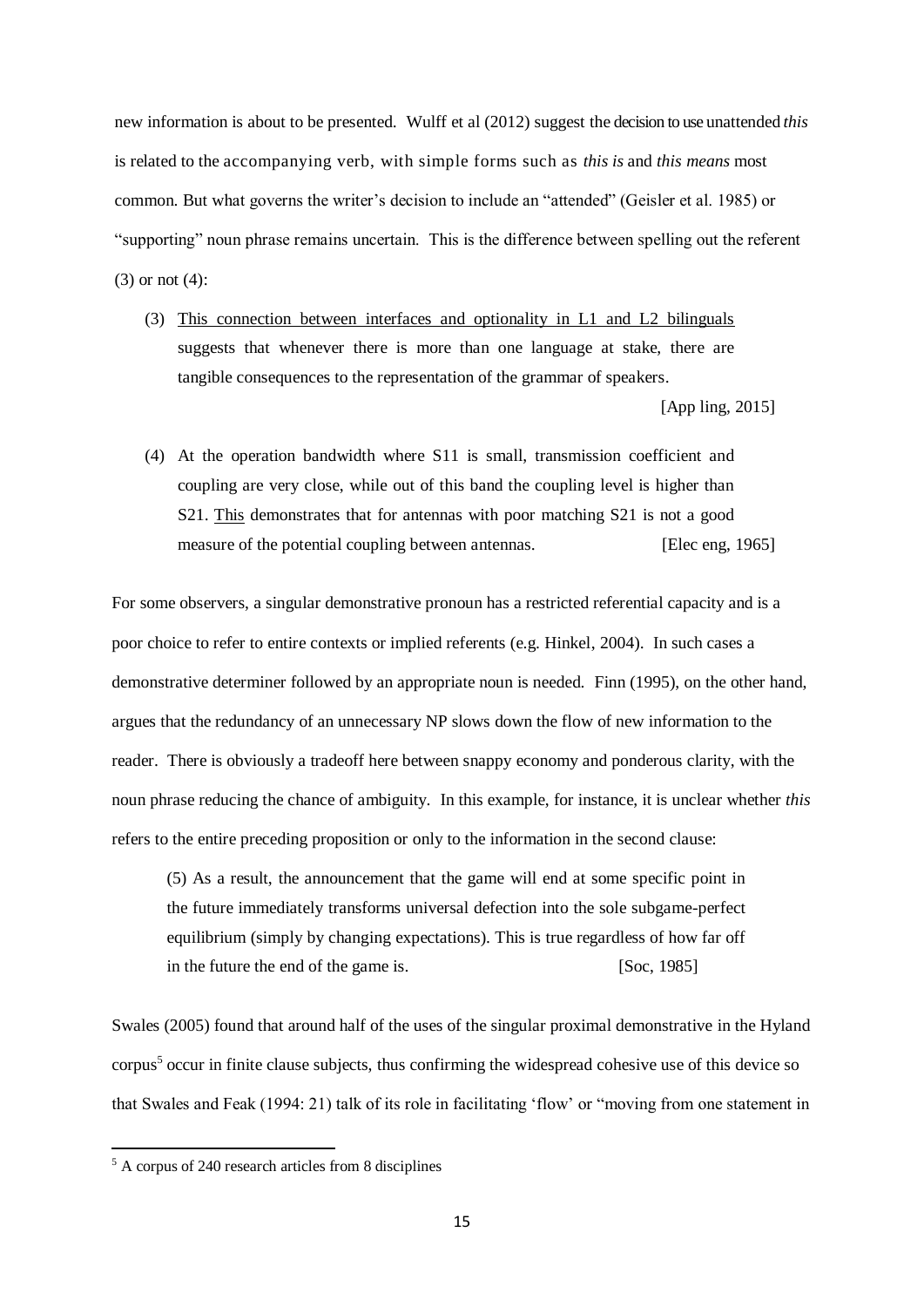the text to the next". It does, however, also suggest a more informal or engaging rhetorical stance, assuming that the reader is following the writer's argument and is looking at things from the same perspective, thus producing an "impression of closeness and solidarity between reader and writer" (Mauranen, 1992: 243). However, by omitting a nominal after a demonstrative, authors may be missing a rhetorical trick. While Swales (2005) shows that the majority of attended NPs are metadiscoursal, referring either to the article itself (*study/ article/paper/research*) or the method (*method, technique, procedure*), many are more interpretive, offering a gloss on the referenced text. As in these examples, a summarizing noun can send a strong attitudinal signal to the reader:

(6) This defect in the cortical actin cytoskeleton gives rise to … [Bio, 2015]

- (7) This unpredictability of drinking violence… [Soc, 2015]
- (8) Those striking contradictions opened up the possibility of conflict. [Soc, 1985]
- (9) These dominant discourses can be seen in the … [App ling, 2015]

(10) This strong conclusion points to a novel response. [Elec eng, 2015]

More important than appearing 'informal' to readers is the need to persuade them of the veracity of a given view and, as Giesler et al. (1985: 151) observe, "writers should make sure that opportunities for useful emphasis or additional characterization have not been lost by leaving a *this* unattended".

#### **Sentence initial conjunctions and conjunctive adverbs** also reflect the spoken language

characteristics of fragmentation and real time unplanned production (e.g. Chafe, 1986). But while style guides generally recommended authors to avoid them, some examples have, like first person pronouns, been "legitimized" in English academic writing. This is shown in Table 5.

|                        | <b>Applied Ling</b> | Sociology | <b>Biology</b> | Elec Eng |
|------------------------|---------------------|-----------|----------------|----------|
| illicit initial        | 37.9                | 49.0      | 40.1           | 34.7     |
| initial <i>and</i>     | 1.2                 | 1.9       | 0.6            | 0.0      |
| initial <i>but</i>     | 1.4                 | 2.8       | 1.3            | 1.4      |
| initial so             | 1.2                 | 1.3       | 0.0            | 1.1      |
| initial or             | 0.2                 | 0.5       | 0.0            | 0.0      |
| initial <i>however</i> | 8.5                 | 8.0       | 9.4            | 4.8      |
| initial also           | 1.1                 | 0.3       | 0.4            | 1.0      |
| initial <i>thus</i>    | 3.4                 | 4.7       | 3.9            | 4.3      |
| initial yet            | 0.4                 | 2.7       | 1.2            | 0.0      |

Table 5: Initial conjunctions and conjunctive adverbs by discipline per 10,000 words (2015).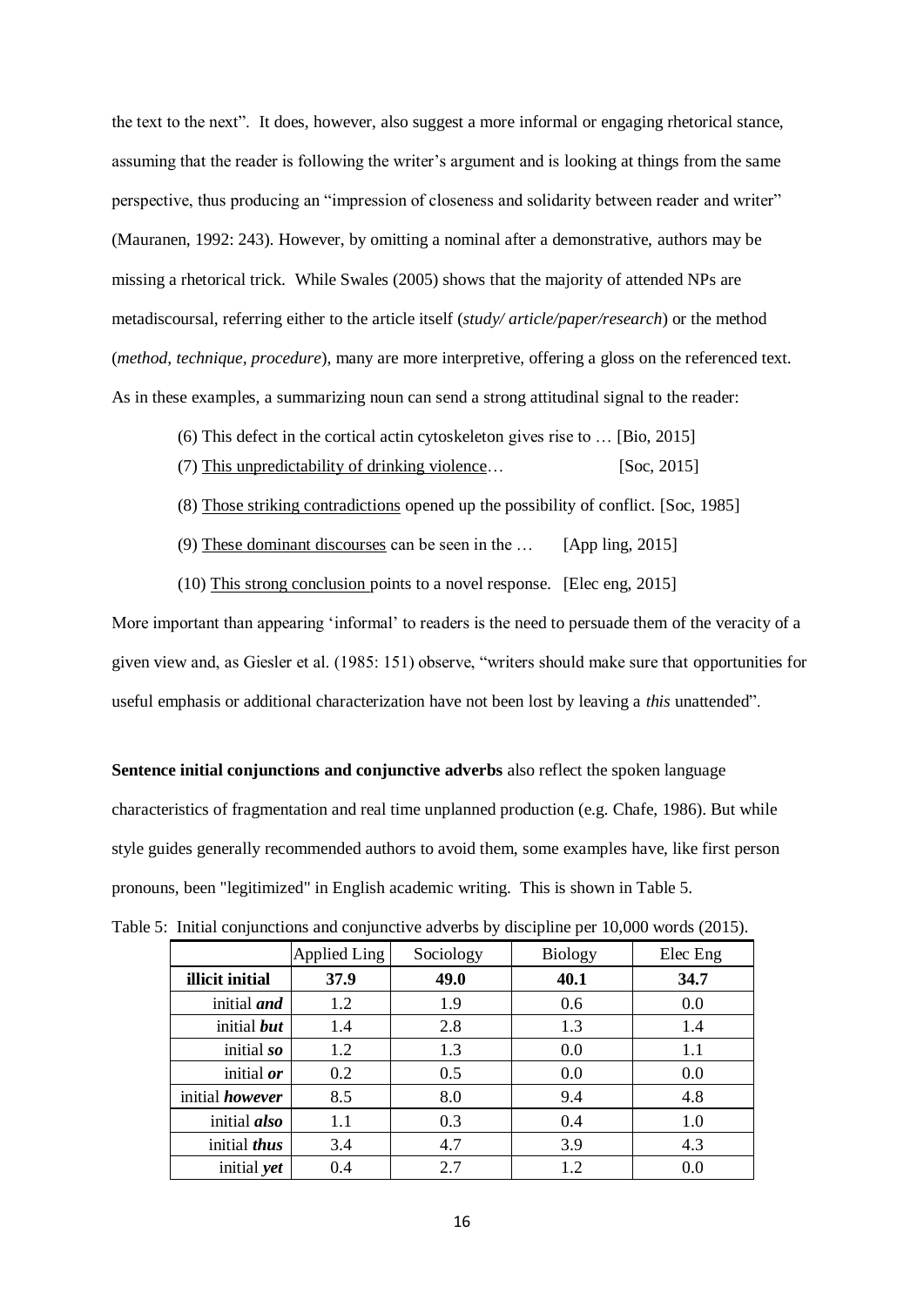| initial <i>indeed</i> | .   | .   |     |   |
|-----------------------|-----|-----|-----|---|
| initial <i>again</i>  | u.o | ◡.∠ | v.i | ິ |

Overall these features show an average of 40.4 items per 10,000 words. *But, thus and however*, are particularly common in the corpus with sociologists being the most enthusiastic users and electrical engineers the least. Using a regular expression query we were able to identify a much larger variety of initial conjunctions and conjunctive adverbs than Chang and Swales (1999) original study of informal elements, finding items such as *also*, *thus*, *yet* and *again* appearing frequently. Moreover, the list above is not exhaustive and our search revealed a number of other, less common, 'forbidden' initials such *still* and *next*. The following examples illustrate something of the informal stylistic effect of these features

> (11) But the paper then contextualises the early studies from the standpoint of my current work with Colleagues on ageing and discourse. [App ling, 2015]

(12) So the assert-the-stronger maxim fails. [Soc, 2015]

(13) Again, whether the shift in mycorrhizal fungal communities is a cause or a symptom of the loss of plant species diversity in grasslands is unresolved. [Bio, 2015]

Diachronically, we found considerable increases in the frequency of these 'informal' initial conjunctions/conjunctive adverbs with a rise of 50% since 1985, due largely to increases in the use of initial *however*, *so* and *indeed* (see Table 6). Applied linguistics, sociology and electrical engineering had increases of between 24-28% although biology, once again the outlier, recorded a smaller increase of 15.5% (although it has a higher frequency of 9.4 per 10,000 words than the other three disciplines in 2015). This may, speculatively, illustrate something of the distinctive ways that biology pursues and argues problems (Chargaff, 1974; Hyland, 2004) and the developed sense of rhetorical awareness among many of its writers (Halloran, 1984), perhaps extending to issues of 'correctness' in stylistic choices.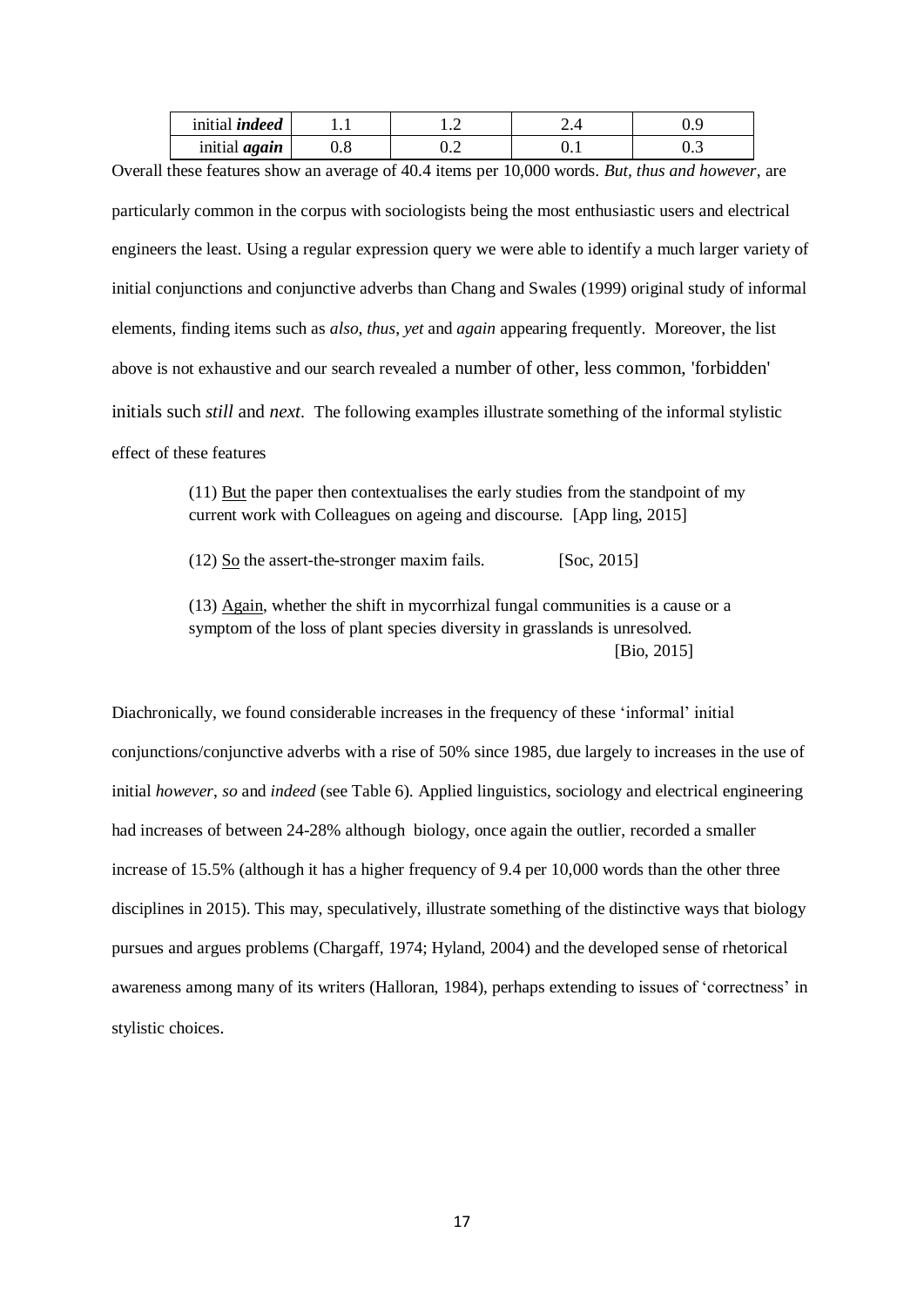|                        | 1965 | per 10,000 | 1985 | per 10,000 | 2015 | per 10,000 |
|------------------------|------|------------|------|------------|------|------------|
| illicit initial        | 1661 | 27.8       | 2017 | 28.7       | 4049 | 42.9       |
| initial <i>and</i>     | 87   | 1.5        | 91   | 1.3        | 95   | 1.0        |
| initial <i>but</i>     | 221  | 3.7        | 187  | 2.7        | 177  | 1.9        |
| initial so             | 19   | 0.3        | 25   | 0.4        | 89   | 0.9        |
| initial or             | 7    | 0.1        | 13   | 0.2        | 18   | 0.2        |
| initial <i>however</i> | 239  | 4.0        | 285  | 4.1        | 760  | 8.1        |
| initial <i>also</i>    | 41   | 0.7        | 57   | 0.8        | 70   | 0.7        |
| initial <i>thus</i>    | 242  | 4.1        | 281  | 4.0        | 409  | 4.3        |
| initial yet            | 46   | 0.8        | 74   | 1.1        | 108  | 1.1        |
| initial <i>indeed</i>  | 23   | 0.4        | 54   | 0.8        | 137  | 1.5        |
| initial <i>again</i>   | 21   | 0.4        | 29   | 0.4        | 35   | 0.4        |

Table 6: Sentence initial conjunctions and conjunctive adverbs 1965-2015 (per 10.00 words)

The large increases in initial *however* and declines in *and* and *but* were overwhelmingly accounted for by changes in applied linguistics and sociology. Sociology also showed a large increase in *yet* and biology in the use of *indeed*, although none of these features are highly frequent. Overall, it seems that initial *however* has become a legitimate, indeed commonplace, marker of contrast/adversity across all disciplines and that the need for clear and unambiguous assertion has been filled by the marker *indeed*, especially in applied linguistics and biology.

*Second person pronouns* is the final feature we want to mention here, and once again, its widespread use in everyday conversation invests it with an informality that academic writers are advised against. Second person *you* and *your* are perhaps the most obvious way of referring to readers and it is 25 times more common in conversation than in academic writing (Biber et al, 1999: 334). This is because it carries certain interactional risks, for by explicitly acknowledging the reader's presence writers are seeking to engage them more closely and create a sense of intimacy, attempting to get them on board and carry them along with an argument. This is not, however, always welcome by interlocutors quickly scanning for bottom line results relevant to their own research.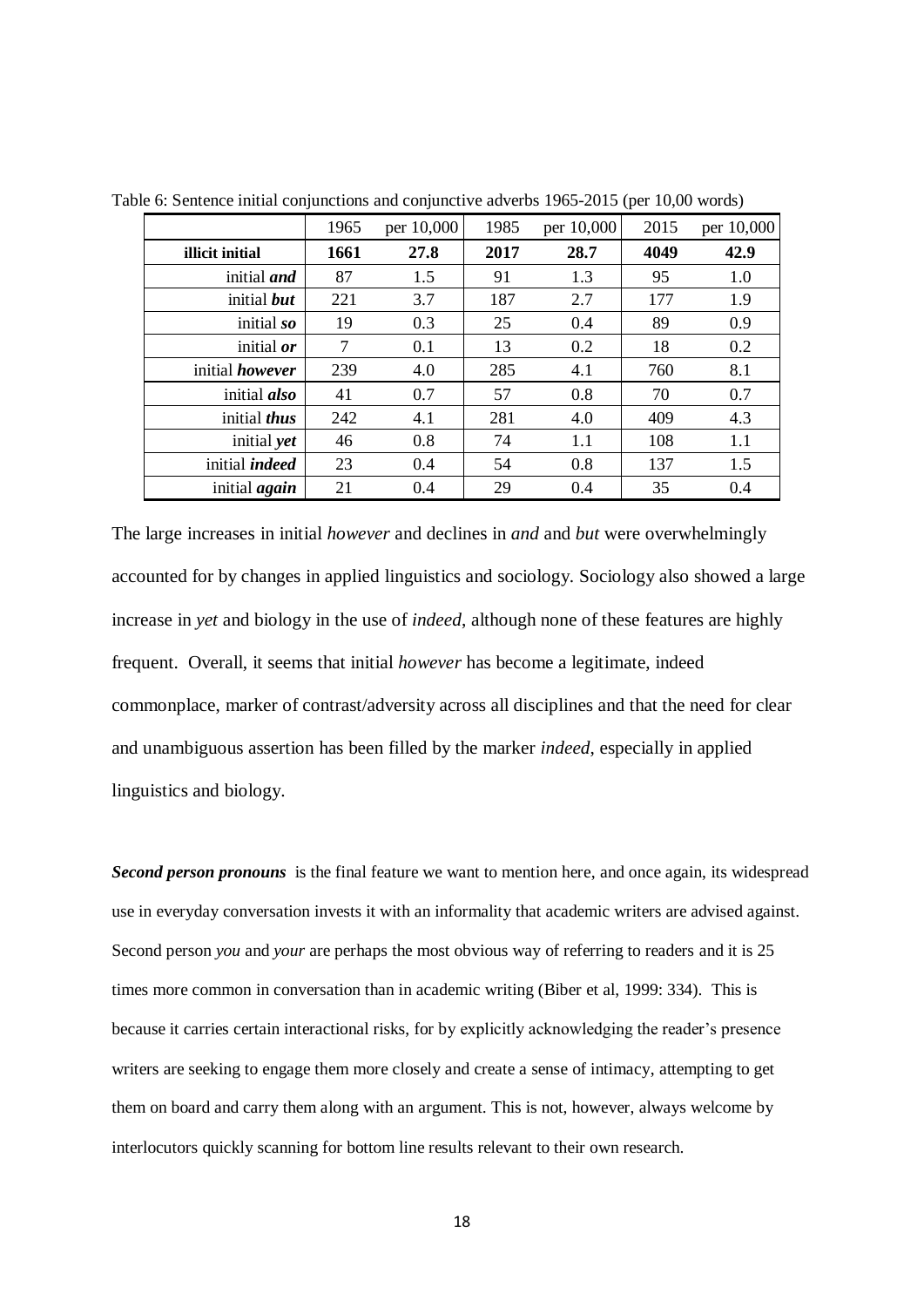The second person pronoun is used by authors to refer to readers either as individual or general referents (Biber et al., 1999: 328-331). So, in some cases we see readers spoken to personally as participants in the text:

- (14) If we are to disagree, what I say or assert must be what you deny. But this does not commit one to the existence of entities beyond space and time, only to the conceptual truism that if I deny what you assert, and you assert that p, then I deny that p. [Soc, 1965]
- (15) You were recently in the market for a new car and, after narrowing your search, chose the Saab 900S over the Volvo 850 and the Pontiae Bonneville. The Saab performs in accordance with your expectations. On the way to dinner one evening, your wife mentions that a car buff co-worker told her that the Volvo 850 is the best designed car he has seen. How do you feel about your Saab now?

[Soc, 1965]

In other cases, writers use *you* with a wider semantic reference, referring to people in general, like the indefinite pronoun *one*, rather than with specific discourse participants:

(16) You can see this most clearly with respect to the question of ecology.

[Bio, 2015]

(17) The premise upon which Steinberg's reasoning is based is clear. You know you have a good definition of a picture if you can use it to explain what a picture is to a congenitally or early blind person. [Soc, 2015]

Here, *you* carries a more encompassing meaning than rhetorically focusing on an individual reader, seeking instead to engage with an audience by recruiting its members into a world of shared experiences.

The authors analysed all occurrences of second person to determine the referent (agreement of 92%) and, as Table 7 shows, it is general reference which dominates the frequencies and which has seen the largest increase in the past 50 years, growing by 24% despite there being only 3 instances per 10,000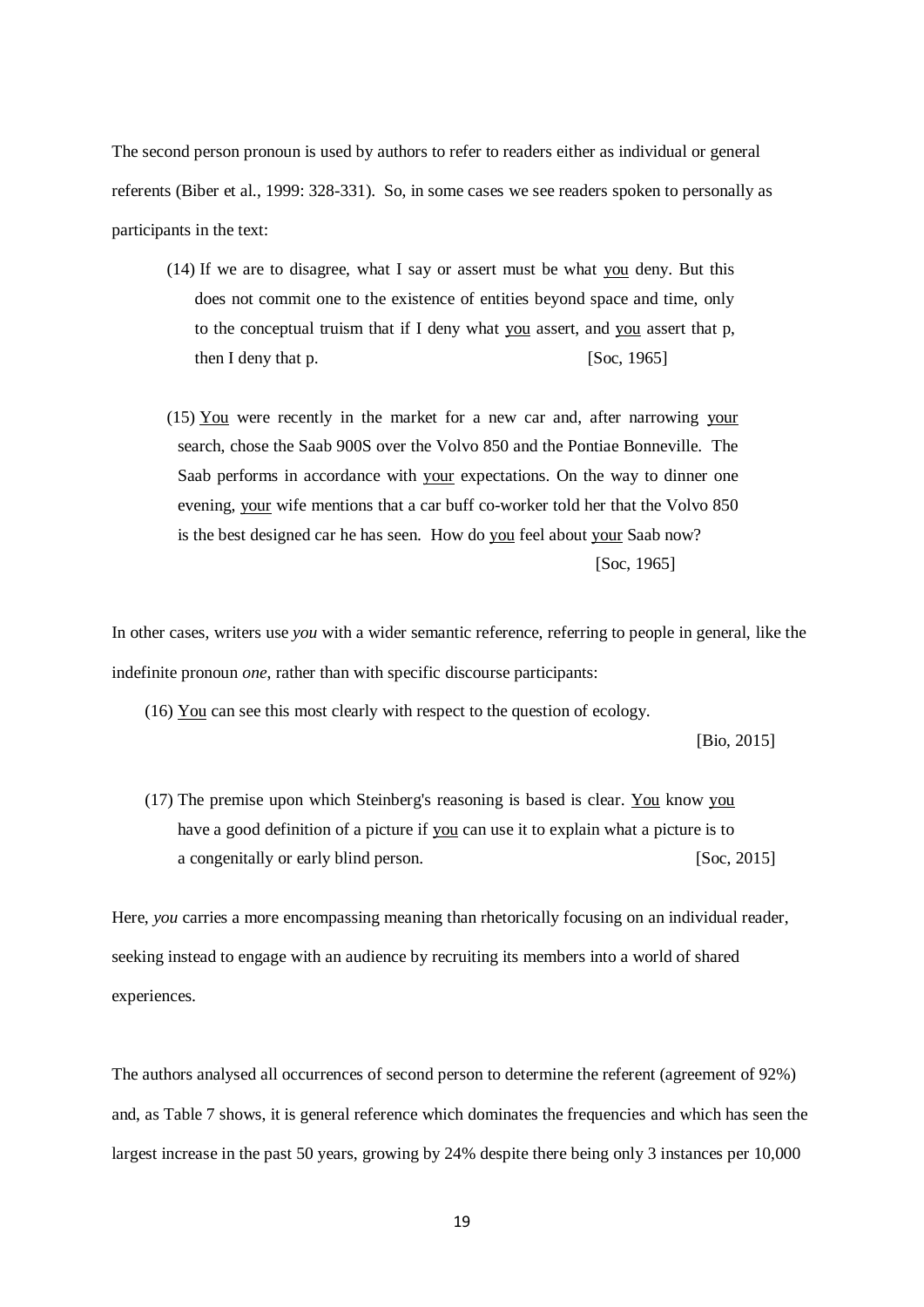words in 2015. Interestingly, more specific reference, which is more conversational and so might be seen as carrying more personal and informal meanings, has seen no overall increase.

| 2 <sup>nd</sup><br>person reference | 1965 | 1985         | 2015 |
|-------------------------------------|------|--------------|------|
| general reference                   | 25   | 2.3          |      |
| specific reference                  | ) X  | $\mathbf{d}$ |      |

Table 7: Changes in Second person pronoun use by referent (per 10,000 words)

Second person remains unknown in electrical engineering and biology texts and has fallen by half in sociology, while doubling in applied linguistics to just one per 10,000 words. Clearly, norms of interpersonal engagement seem to be changing only slowly in the use of this feature, underlining something of a reluctance by writers to involve their readers more directly in their arguments.

#### **Discussion and conclusions**

Overall, our findings suggest that the answer to the question posed in our title is 'it depends'. While academic writing is becoming more informal, this is by small margins and depends on the discipline and features being considered. We have studied only a sample of four disciplines and there is certainly room for further work exploring trends in other fields, especially in the area of how informality manifests itself through lexis, which we have not had space to explore. Even in our corpus, the process of change is not occurring in all disciplines or in all features. Broadly, our selected 'informal elements' show a small rise of 2% since 1965 when normed for the increase in published words, although this is mainly due to increases in first person pronouns, unattended reference and sentences beginning with conjunctions and conjunctive adverbs. Moreover, it is the science and engineering disciplines in our sample which have become less formal while trends for the social science fields indicate a reduction in the use of these informal features.

It is also worth pointing out that despite this small increase in informality, the proportion of nouns and adjectives in relation to verbs and pronouns, suggested by Heylighen and Dewaele's (1999) as markers of relative formality, is actually increasing. Some readers may want to see this as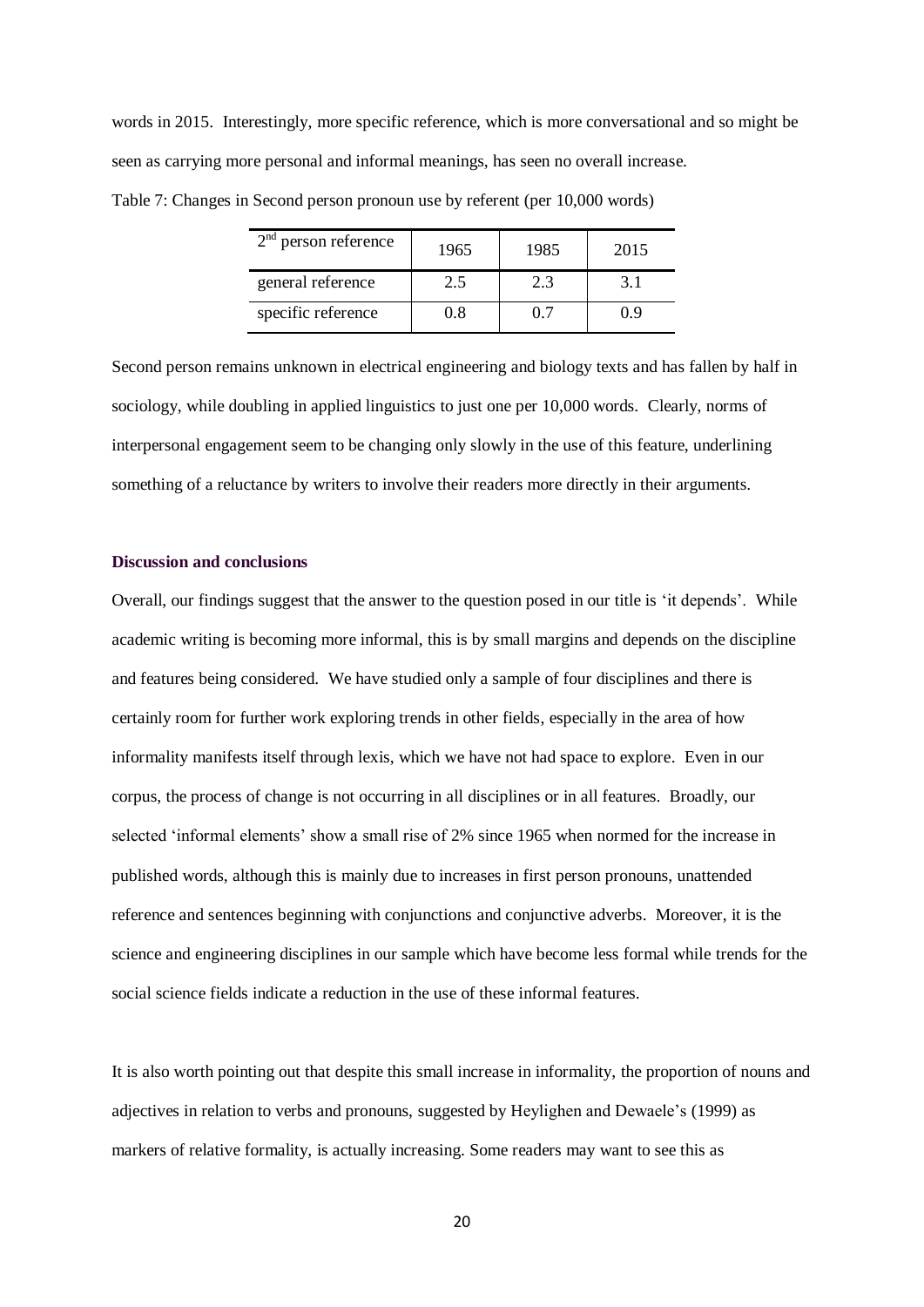representing an underlying constant of formality in academic writing, while others might regard it as indicating a necessary precision and informativity in scholarly writing. We would simply caution against strong claims in this regard and emphasize that any trend towards informality is not cut and dried.

Biber and Grey (2016), moreover, observe an inclination during the  $20<sup>th</sup>$  century towards more compressed, phrasal expressions over-elaborated, clausal expressions in academic writing which, while allowing for faster, more efficient processing by expert readers are more opaque to novices. Although our research suggests that we are witnessing a gradual move towards greater use of some salient informal features in academic writing, it is important not to overestimate either the extent or speed of the change. Genres are supported by powerful interests, not least by academics who have invested years into acquiring their arcane conventions, and so change only slowly. They also change for reasons which more directly relate to the rhetorical purposes of the genre and gradual adjustments to norms of interpersonal persuasion rather than efforts to weaken existing structures in favour of more 'friendly', relaxed' or conversational practices.

The slow increase in the use of informal features in academic writing is, we believe, related to changing rhetorical practices which support greater efforts to involve readers in arguments and secure support for their claims through positioning themselves more explicitly in relation to their ideas and readers. It is, then, part of a wider shift seen in many domains toward more engaged and intimate forms of interaction. Fairclough (2001) has discussed this in relation to the 'synthetic personalization' of texts from the worlds of commerce and media to give the impression of treating mass audiences as individuals. However, this seems to be less to do with overt manipulation than an attempt to embrace a more direct and egalitarian relationship to achieve recognisable persuasive goals. We see here changing textual practices for producing agreement in published academic writing.

The expression of opinions and assessments is nothing new in academic discourse but a ubiquitous feature of all human interaction. Despite its apparently impersonal facade, the evaluation and interpretation of methods, sources, claims and data underpin the construction of knowledge and the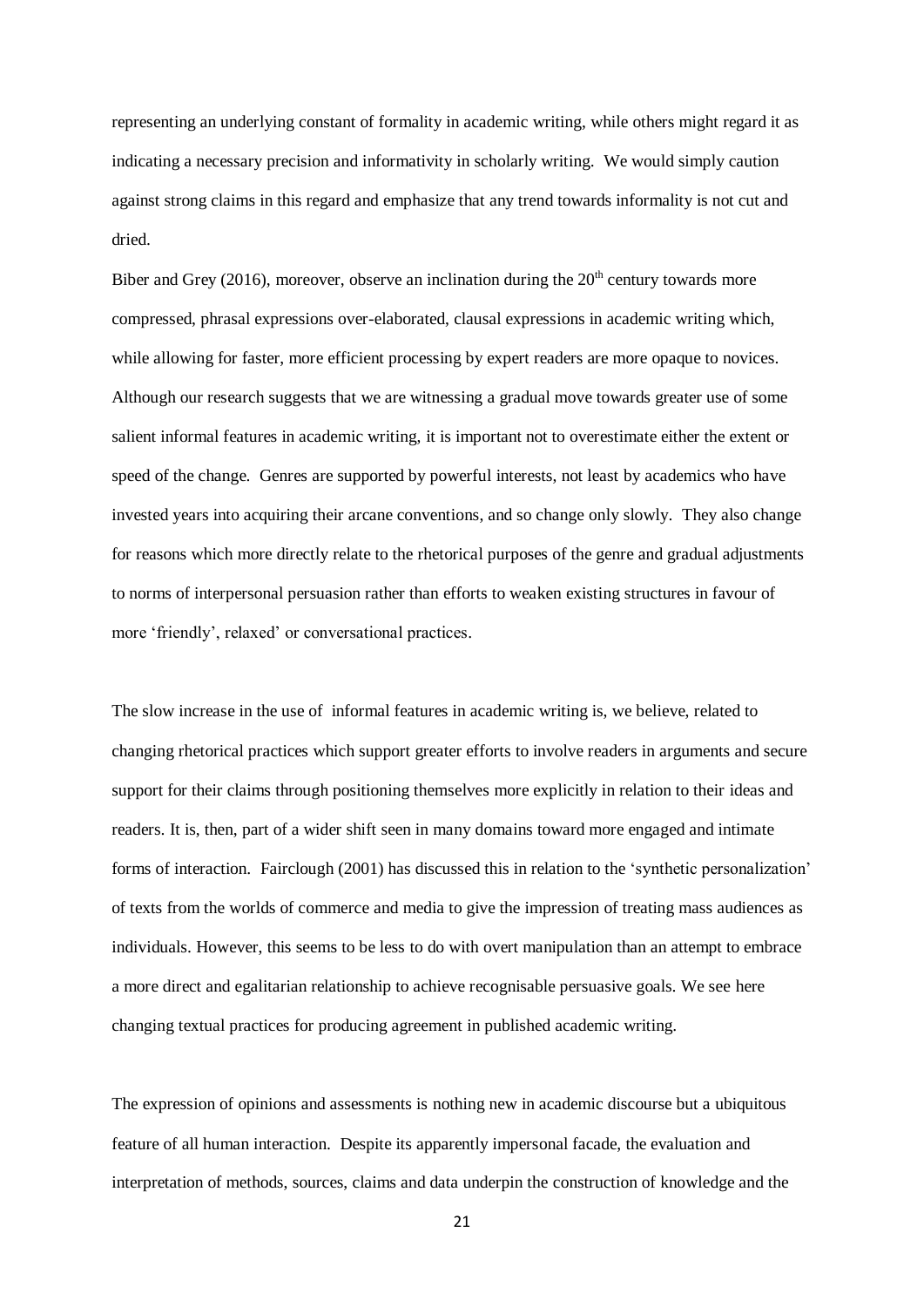projection of competent scholarly identities in professional academic writing (e.g. Hyland, 2004). Academic texts, however, are only persuasive to the extent they employ the rhetorical conventions that colleagues find convincing and conventions of detachment have often overridden unequivocal interpersonality to emphasize explicitness, objectivity and precision. However, the ways writers seek to claim solidarity with readers, evaluate ideas and acknowledge alternative views seems to be changing to accommodate more obvious interpersonal interactions. Impersonality in the sciences seems to be a growing rhetorical option in this genre and at least some biologists and electrical engineers are taking advantage of this.

One consequence of our results, however, is the potential difficulties this rhetorical change creates for students and novice writers, particularly those writing in a second language. In their study of these features, for example, Chang and Swales (1999) found the majority of their L2 graduate sample were uneasy about the increased flexibility that greater informality might offer. They believed that learning the rules of formal academic English was already a considerable burden and was further complicated by changing styles which allows them to mix formal and informal language effectively. It is true that some studies have shown that L2 English students often make considerable use of some informal features, so that Cobb (2003) and McCrostie (2008) found substantially greater use of first and second person pronouns compared with expert prose and Leedham (2015) found Chinese student writers made substantial use of contractions and informal connectors such as *besides, lots* and *what's more* in their essays. Whether these choices simply mimic conversational practices due to limited proficiency is uncertain but it is generally frowned upon by those assessing their writing. So while informality may seem a boon to experienced writers, it may create additional complexities in the relationships the writer is seeking to build with readers and further increases to the compositional burden of novices.

We are aware, of course, that research articles are carefully refined and polished and so a potential drawback of examining a published corpus is the influence exercised by editors, copy editors and reviewers on the style of the eventual finished text. Certainly research articles represent the hard case when considering the spread of informality in written English. But if there is a sea change in such a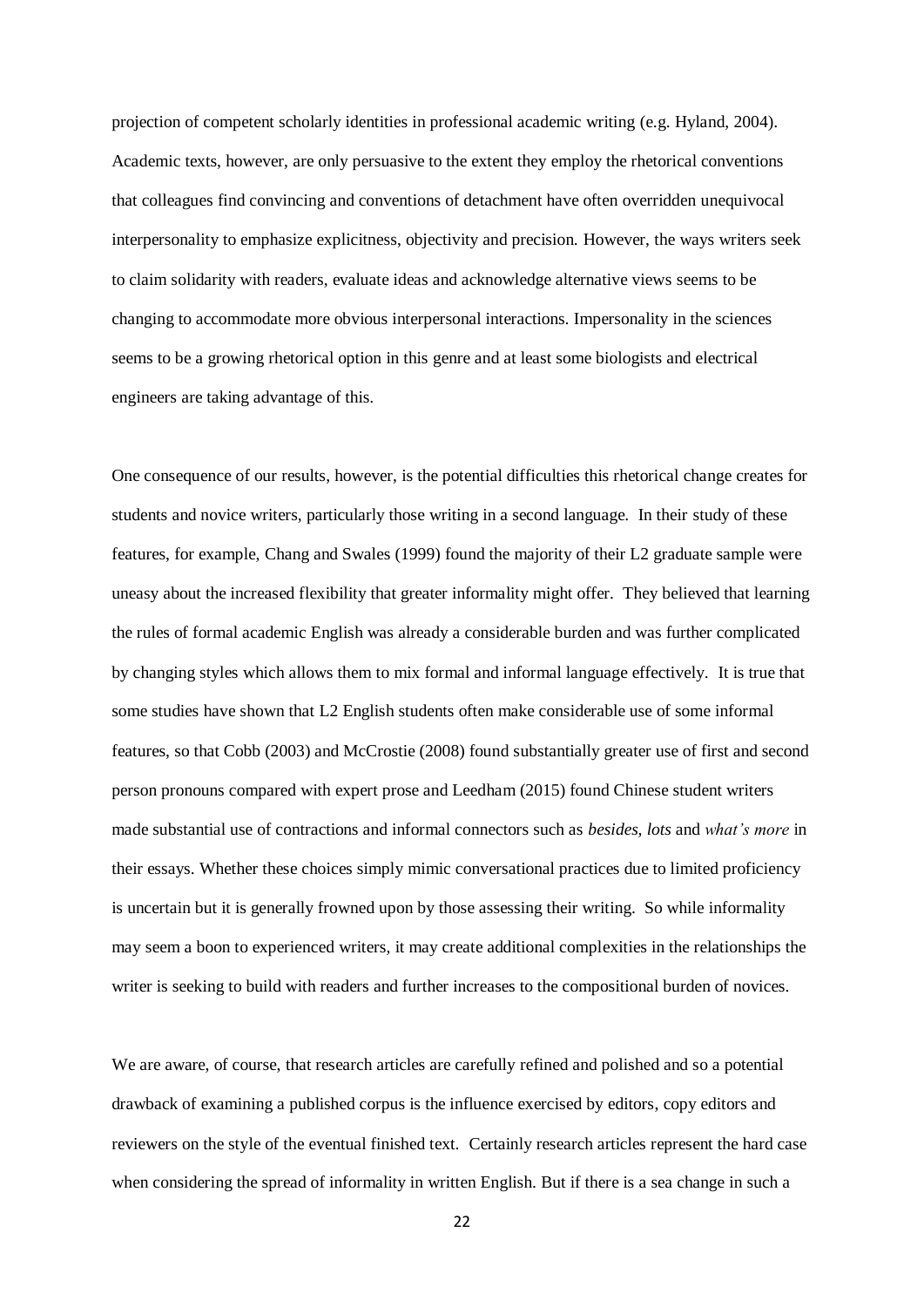rhetorically machined genre, then presumably many community gatekeepers are also subscribing to it, or at least hesitating to require such changes to be corrected. Ultimately, of course, research articles are the sites where academics negotiate and make sense of the issues which preoccupy them as members of particular disciplines. These sites, moreover, are not merely storehouses of arcane, abstract practices, monolithic and forever frozen in time, but responsive to changing contexts and the demands of new conditions. In some fields, these changes are happening before our eyes as scholars make choices to adopt rhetorical options which seek to establish a more engaged and personal connection with their readers.

# **References**

Adel, A. (2008). Metdiscourse across three varieties of English: American, Briitish and advanced learner English. In U. Connor, E. Nagelhout & W.V. Rozycki (Eds.) *Contrastive Rhetoric: Reaching to Intercultural Rhetoric*. Amsterdam; Bemjamins.

Anthony, L. (2011). *AntConc 3.4.3*. http://www.laurenceanthony.net/software.html

- Atkinson, D. (1999). *Scientific discourse in sociohistorical context: The philosophical transactions of the Royal Society of London, 1675-1975*. Mahwah, NJ: Lawrence Erlbaum.
- Bennet, K. (2009). English academic style manuals: a survey. *Journal of English for Academic Purposes*, 8, 43-54.
- Biber, D. (1988) *Variation Across Speech and Writing*. Cambridge: Cambridge University Press.
- Biber, D. (1995) *Dimensions of Register Variation. A Cross-Linguistic Comparision.* Cambridge University Press, Cambridge.
- Biber, D., Johansson, S., Leech, G., Conrad, S., & Finegan, E. (1999). *Longman grammar of spoken and written English*. Harlow: Pearson.
- Biber, D., & Gray, B. (2016). G*rammatical complexity in academic English: Linguistic change in writing*. Cambridge: Cambridge University Press.
- Brown, P. & S. Levinson (1978). *Politeness: Some Universals in Language Usage*. Cambridge: Cambridge University Press.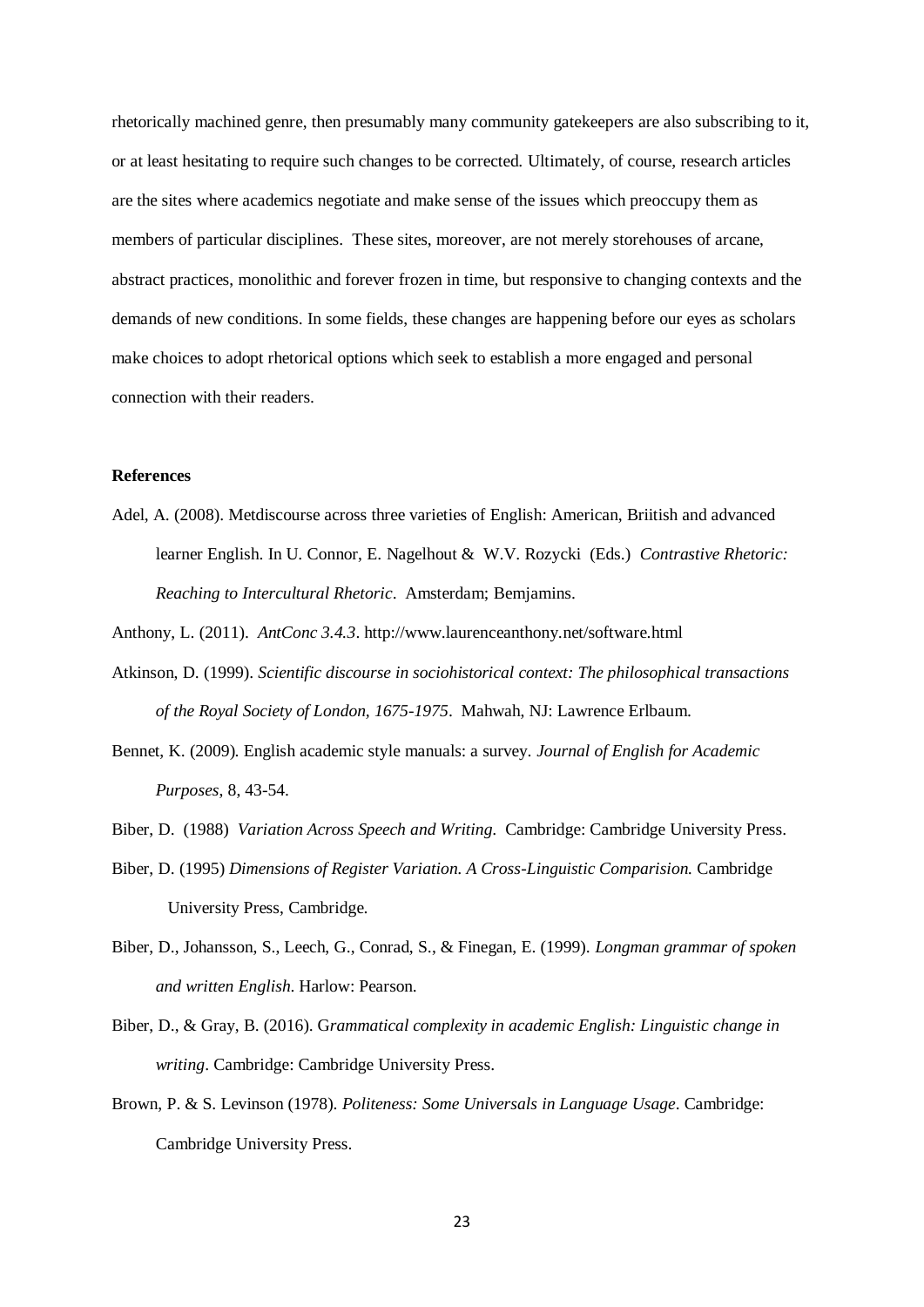- Chafe, W. (1986) "Writing in the perspective of speaking." In Cooper, C. and Greenbaum, S. (eds.), *Studying Writing: Linguistic Approaches.* London: Sage Publications.
- Chang, Y-Y & Swales, J. (1999). Informal elements in English academic writing: Threats or opportunities for advanced non-native speakers? In Candlin, C. & Hyland, K. (eds). *Writing: texts, processes and practice*s. London: Longman.

Chargaff, E. 1974. Building the Tower of Babble. *Nature* 248: 776-779

- Cobb, T. 2003. Analyzing later interlanguage with learner corpora: Quebec replications of three European studies. *Canadian Modern Language Review* 59(3): 393–423.
- Coffin, C., Curry, M., Goodman, S., Hewings, A., Lillis, T., & Swann, J. (2003). *Teaching academic writing: A toolkit for higher education*. London: Routledge.

Fairclough, N. (2001) *Language and Power*. 2nd ed. Essex: Longman.

Finn, S. (1995). Measuring effective writing: Cloze procedure and anaphoric "this". *Written Communication* 12. 240 –266.

Foster, J. (2005). *Effective writing skills for public relations. 3rd ed.* London: Kogan Page

- Geisler, C., Kaufer, D.S., and Steinberg, E.R. (1985) "The unattended anaphoric 'This': When should writers use it?" *Written Communication*, 2: 129-55.
- Gilbert, G. N. and M. Mulkay. (1984). *Opening Pandora 's box: a sociological analysis of scientific discourse*. Cambridge: CUP.
- Gray, B. (2010). On the use of demonstrative pronouns and determiners as cohesive devices: A focus on sentence-initial this/these in academic prose. *Journal of English for Academic Purposes*, 9, 167-183.
- *Guide to writing in history and classics* (2015).

http://www.usu.edu/markdamen/WritingGuide/00intro.htm

Halliday, MAK (1985). *Spoken and written language*. Oxford: Oxford University Press

- Halliday, MAK (1998). Things and relations: regrammaticising experience as technical knowledge. In Martin, J. & Veel, R. (eds.) *Reading science*: London: Routledge. 185-235.
- Halloran, S. (1984). The birth of molecular biology: An essay in the rhetorical criticism of scientific discourse. *Rhetoric Review, 3* (1), 70-83.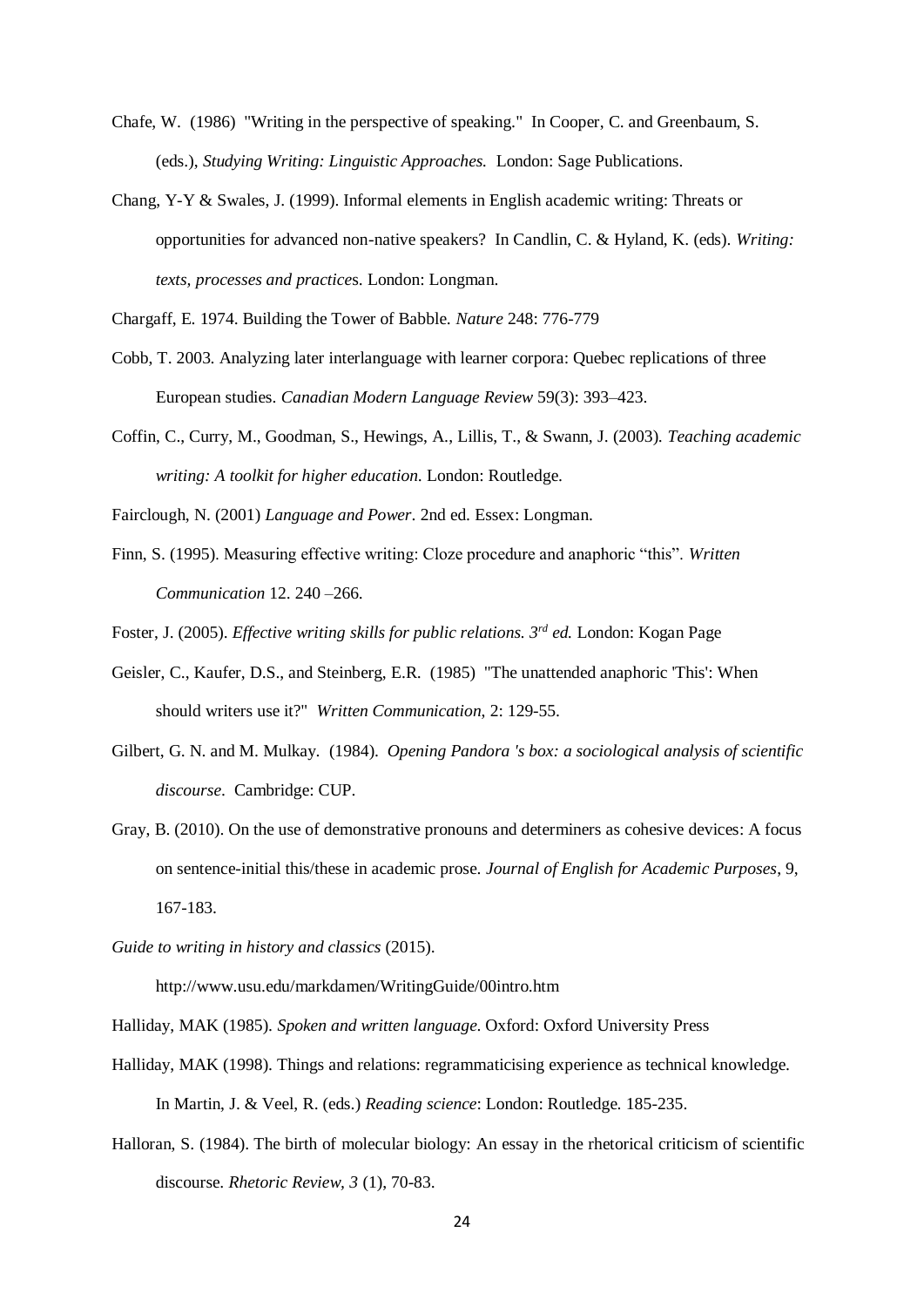- Heylighen, F. & Dewaele, J-M (1999). *Formality of Language: definition, measurement and behavioral determinants*. Internal Report, Center "Leo Apostel", Free University of Brussels.
- Hundt, M. & Mair, C. (1999). "Agile" and "Uptight" Genres: The Corpus-based Approach to Language Change in Progress. *International Journal of Corpus Linguistics*. 4:2: 221–242

Hinkel, E. (2004). *Teaching academic ESL writing.* Mahwah: NJ: Earlbaum

- Hyland, K. (2001). Humble servants of the discipline? Self-mention in research articles. *English for Specific Purposes* 20 (3), 207-226.
- Hyland, K. (2004) *Disciplinary Discourses: social interactions in academic writing.* Ann Arbor: MI: University of Michigan Press

Hyland, K. (2012) *Disciplinary Identities.* Cambridge: Cambridge University Press

- Ivanic´, Roz, 1998. *Writing and Identity: The Discoursal Construction of Identity in Academic Writing*. Benjamins, Amsterdam.
- Lachowicz, D. (1981). On the use of the passive voice for objectivity, author responsibility and hedging in EST. *Science of Science, 2* (6), 105-115.
- Leech, G., Hundt, M, Mair, C & Smith, N. (2009). *Change in Contemporary English: A Grammatical Study*. Cambridge: Cambridge University Press.
- Leedham, M. (2015) *Chinese Students' Writing in English: Implications from a Corpus-driven Study*. Oxford: Routledge.
- Mair, C. 1998. Corpora and the Study of the Major Varieties of English: Issues and Results. In *The Major Varieties of English: Papers from MAVEN 97, Växjö*, ed. by H Lindquist, S Klintborg, M Levin & M Estling, 139–157. Växjö: Edman and Westerlunds Tryckeri.
- Mair, C. & Leech, G. (2006). Current Change in English Syntax. In *The Handbook of English Linguistics*, ed. by B Aarts and A MacMahon, 318–342. Oxford: Blackwell.
- Mauranen, A. (1992). *Cultural differences in academic rhetoric: A contrastive study of Finnish and English writing*. Nordic Research on Text and Discourse. NORDTEXT Symposium (Espoo, Finland, May 10-13, 1990): 237-250.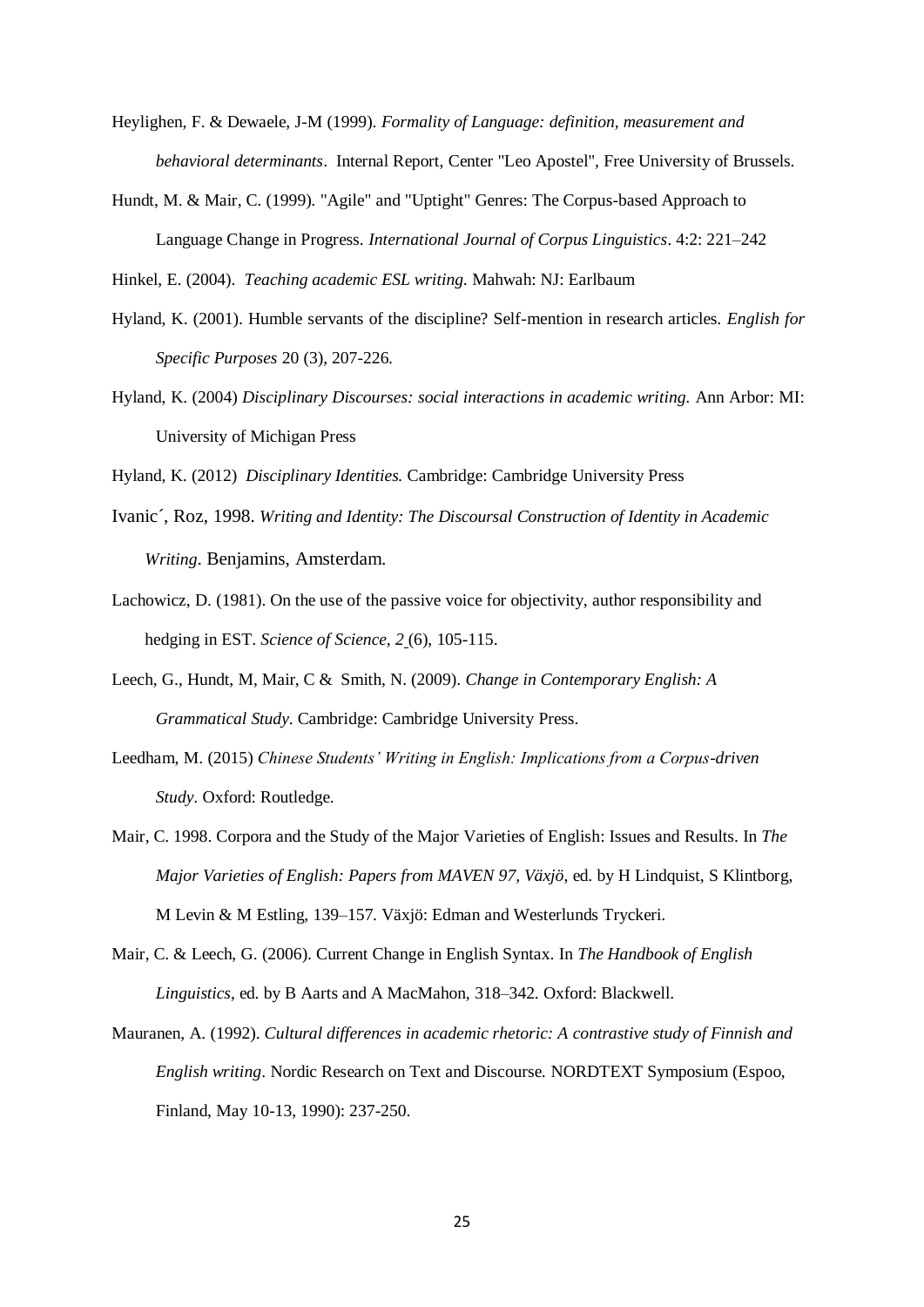McCrostie, J. (2008). Writer visibility in EFL learner academic writing: A corpus-based study. *ICAME Journal*, 32, 97-114.

Nash, W. (1986) *English Usage: a Guide to First Principles*. London: Routledge & Kegan Paul.

- Nelson, N., & Castello, M. (2012). Academic writing and authorial voice. In: Castelló, M., & Donahue, C. (Eds.) *University Writing: Selves and Texts in Academic Societies*. Emerald, Bingley UK, pp.33-52.
- *Online Etymology Dictionary* (2010). Retrieved March 31, 2016 from *Dictionary.com* website http://www.dictionary.com/browse/in-
- Seone, E. (2013). On the conventionalisation and loss of pragmatic function of the passive in Late Modern English scientific discourse. *Journal of Historical Pragmatics* 14 (1), 70-99
- Seone, E. & Loureiro-Porto, L. (2005). "On the colloquialization of scientific British and American English". *ESP Across Cultures* 2: 106-118
- Strauss, S. (1993) Why 'this' and 'that' are not complete without 'it'. In K. Beals, G. Cooke, D. Kathman, S. Kita, K. McCullogh, D. Testen (eds.), *CLS 29: Proceedings of the 29th Regional Meeting of the Chicago Linguistic Society* (pp. 403-417). Chicago IL: Chicago Linguistic Society.
- Swales, JM (2005). Attended and Unattended "this" in Academic Writing: A Long and Unfinished Story. *ESP Malaysia*. 11: 1-15.
- Swales, J.M. and Feak, C.B. (2012) *Academic Writing for Graduate Students: A Course for Nonnative Speakers of English 3rd ed*. Ann Arbor, MI: University of Michigan Press.
- Wulff, S., Romer, U. & Swales, J. (2012). Attended/unattended *this* in academic student writing: Quantitative and qualitative perspectives. *Corpus Linguistics and Linguistic Theory* 8 (1): 129- 157